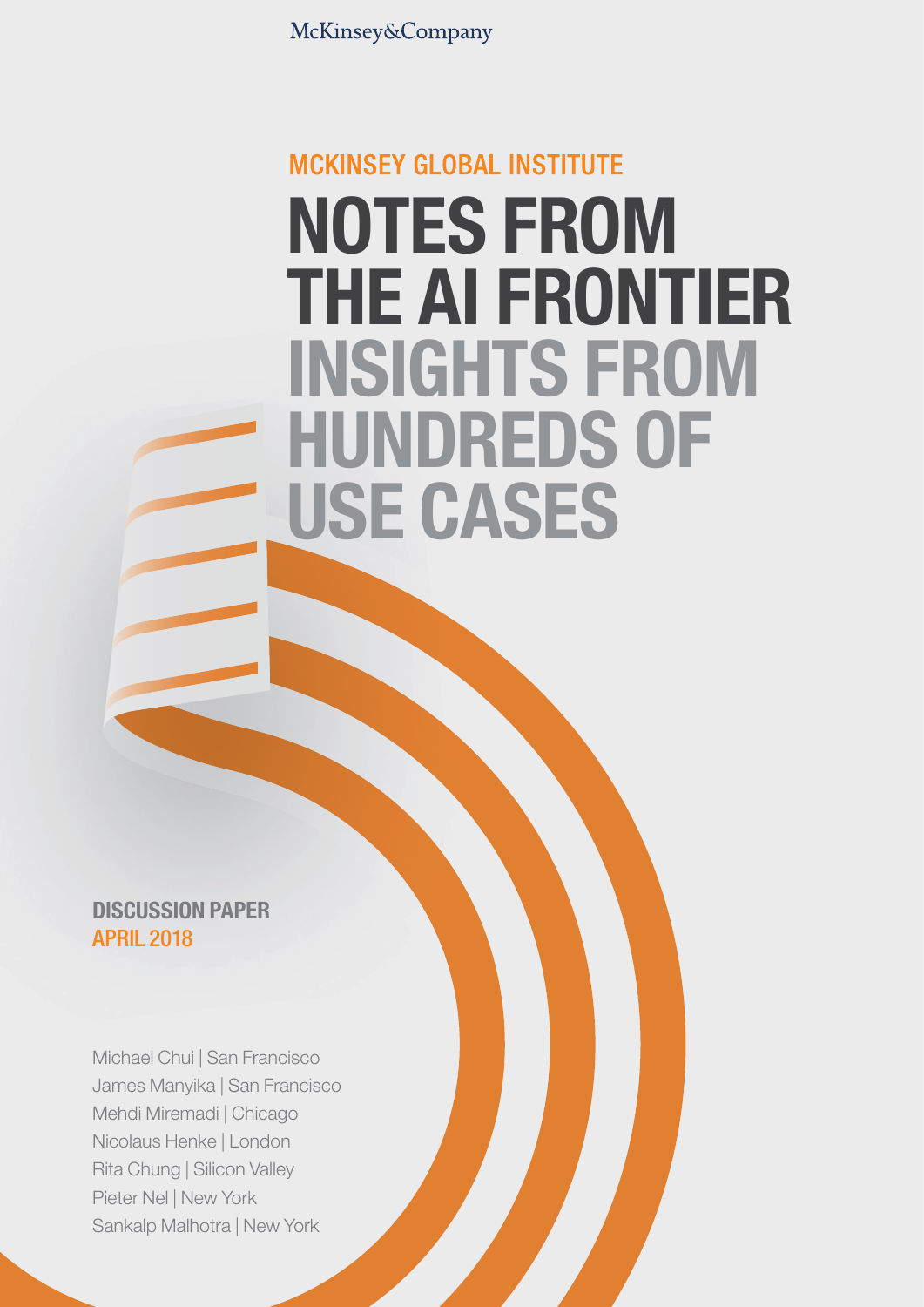# **MCKINSEY GLOBAL INSTITUTE**

Since its founding in 1990, the McKinsey Global Institute (MGI) has sought to develop a deeper understanding of the evolving global economy. As the business and economics research arm of McKinsey & Company, MGI aims to provide leaders in the commercial, public, and social sectors with the facts and insights on which to base management and policy decisions.

MGI research combines the disciplines of economics and management, employing the analytical tools of economics with the insights of business leaders. Our "micro-to-macro" methodology examines microeconomic industry trends to better understand the broad macroeconomic forces affecting business strategy and public policy. MGI's in-depth reports have covered more than 20 countries and 30 industries. Current research focuses on six themes: productivity and growth, natural resources, labor markets, the evolution of global financial markets, the economic impact of technology and innovation, and urbanization. Recent reports have assessed the digital economy, the impact of AI and automation on employment, income inequality, the productivity puzzle, the economic benefits of tackling gender inequality, a new era of global competition, Chinese innovation, and digital and financial globalization.

MGI is led by three McKinsey & Company senior partners: Jacques Bughin, Jonathan Woetzel, and James Manyika, who also serves as the chairman of MGI. Michael Chui, Susan Lund, Anu Madgavkar, Jan Mischke, Sree Ramaswamy, and Jaana Remes are MGI partners, and Mekala Krishnan and Jeongmin Seong are MGI senior fellows.

Project teams are led by the MGI partners and a group of senior fellows, and include consultants from McKinsey offices around the world. These teams draw on McKinsey's global network of partners and industry and management experts. Advice and input to MGI research are provided by the MGI Council, members of which are also involved in MGI's research. MGI Council members are drawn from around the world and from various sectors and include Andrés Cadena, Sandrine Devillard, Richard Dobbs, Tarek Elmasry, Katy George, Rajat Gupta, Eric Hazan, Eric Labaye, Acha Leke, Scott Nyquist, Gary Pinkus, Sven Smit, Oliver Tonby, and Eckart Windhagen. In addition, leading economists, including Nobel laureates, act as research advisers to MGI research.

The partners of McKinsey fund MGI's research; it is not commissioned by any business, government, or other institution. For further information about MGI and to download reports, please visit [www.mckinsey.com/mgi](http://www.mckinsey.com/mgi).

#### MCKINSEY ANALYTICS

McKinsey Analytics helps clients achieve better performance through data. We work together with clients to build analytics-driven organizations, helping them develop the strategies, operations, and capabilities to derive rapid and sustained impact from analytics. Over the past five years, we have worked with more than 2,000 clients across every industry and business function. McKinsey Analytics is led globally by Nicolaus Henke and Noshir Kaka, together with an executive committee comprised of 40 McKinsey senior partners representing all regions and practices. Today, McKinsey Analytics brings together more than 1,900 advanced analytics and AI experts and spans more than 125 domains (industry- and function-specific teams with people, data, and tools focused on unique applications of analytics). McKinsey Analytics includes several acquired companies such as QuantumBlack, a leading advanced analytics firm that McKinsey acquired in 2015.

Learn more at www.mckinsey.com/business-functions/mckinsey-analytics/our-insights.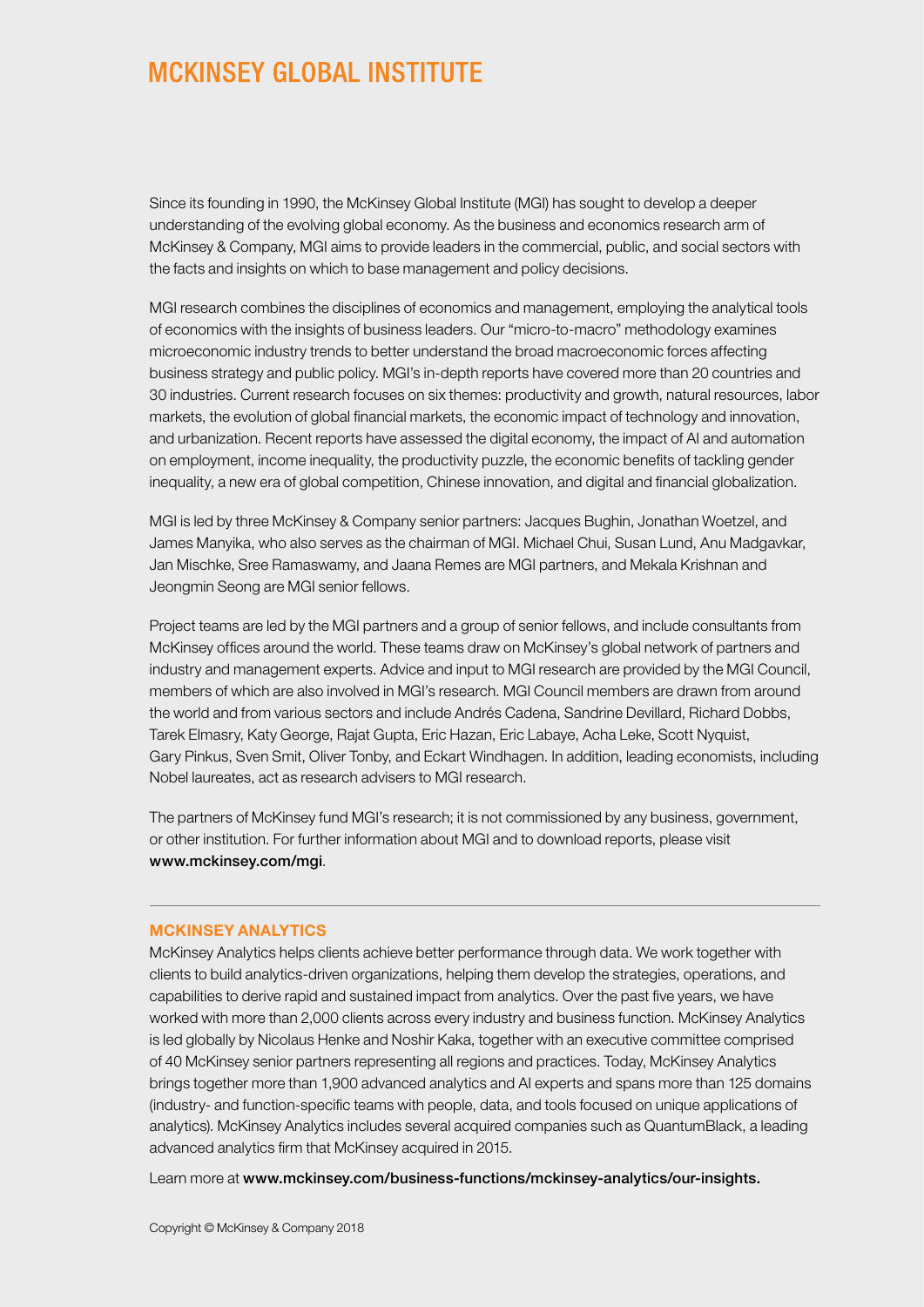# IN BRIEF NOTES FROM THE AI FRONTIER: INSIGHTS FROM HUNDREDS OF USE CASES

For this discussion paper, part of our ongoing research into evolving technologies and their effect on business, economies, and society, we mapped traditional analytics and newer "deep learning" techniques and the problems they can solve to more than 400 specific use cases in companies and organizations. Drawing on MGI research and the applied experience with artificial intelligence (AI) of McKinsey Analytics, we assess both the practical applications and the economic potential of advanced AI techniques across industries and business functions. We continue to study these AI techniques and additional use cases. For now, here are our key findings:

- AI, which for the purposes of this paper we characterize as "deep learning" techniques using artificial neural networks, can be used to solve a variety of problems. Techniques that address classification, estimation, and clustering problems are currently the most widely applicable in the use cases we have identified, reflecting the problems whose solutions drive value across the range of sectors.
- The greatest potential for AI we have found is to create value in use cases in which more established analytical techniques such as regression and classification techniques can already be used, but where neural network techniques could provide higher performance or generate additional insights and applications. This is true for 69 percent of the AI use cases identified in our study. In only 16 percent of use cases did we find a "greenfield" AI solution that was applicable where other analytics methods would not be effective.
- Because of the wide applicability of AI across the economy, the types of use cases with the greatest value potential vary by sector. These variations primarily result from the relative importance of different drivers of value within each sector. They are also affected by the availability of data, its suitability for available techniques, and the applicability of various techniques and algorithmic solutions. In consumer-facing industries such as retail, for example, marketing and sales is the area with the most value. In industries such as advanced manufacturing, in which operational performance drives corporate performance, the greatest potential is in supply chain, logistics, and manufacturing.
- $\blacksquare$  The deep learning techniques on which we focused  $-$  feed forward neural networks, recurrent neural networks, and convolutional neural networks—account for about 40 percent of the annual value potentially created by all analytics techniques. These three techniques together can potentially enable the creation of between \$3.5 trillion and \$5.8 trillion in value annually. Within industries, that is the equivalent of 1 to 9 percent of 2016 revenue.
- Capturing the potential impact of these techniques requires solving multiple problems. Technical limitations include the need for a large volume and variety of often labeled training data, although continued advances are already helping address these. Tougher perhaps may be the readiness and capability challenges for some organizations. Societal concern and regulation, for example about privacy and use of personal data, can also constrain AI use in banking, insurance, health care, and pharmaceutical and medical products, as well as in the public and social sectors, if these issues are not properly addressed.
- The scale of the potential economic and societal impact creates an imperative for all the participants—AI innovators, AI-using companies and policy-makers—to ensure a vibrant AI environment that can effectively and safely capture the economic and societal benefits.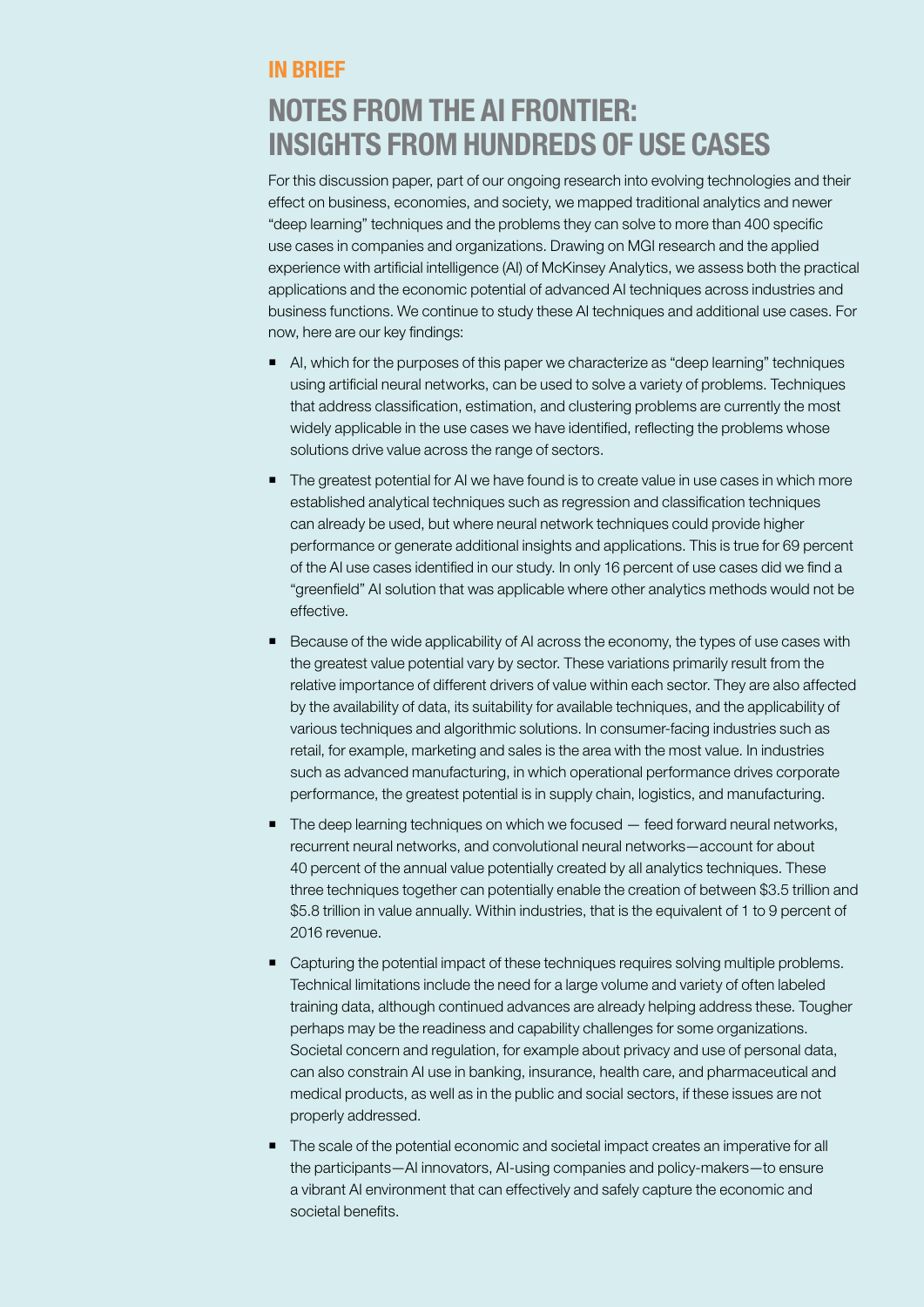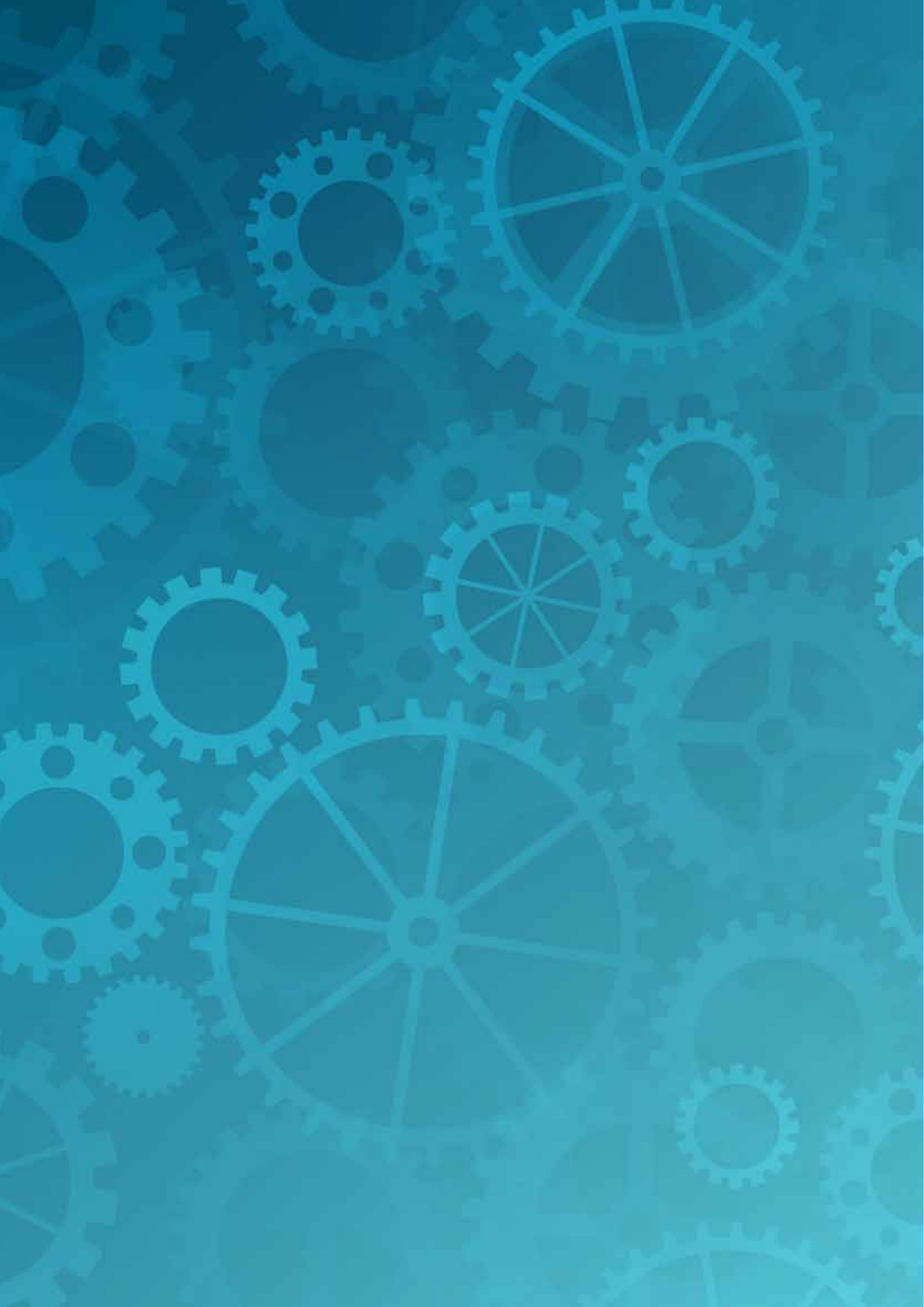# <span id="page-4-0"></span>INTRODUCTION

Artificial intelligence (AI) stands out as a transformational technology of our digital age. Questions about what it is, what it can already do—and what it has the potential to become cut across technology, psychology, politics, economics, science fiction, law, and ethics. AI is the subject of countless discussions and articles, from treatises about technical advances to tabloid headlines about its effects. Even as the debate continues, the technologies underpinning AI continue to move forward, enabling applications from facial recognition in smartphones to consumer apps that use AI algorithms to detect diabetes and hypertension with increasing accuracy.<sup>1</sup> Indeed, while much of the public discussion of AI focuses on science fiction-like AI realization such as robots, the number of less-noticed practical applications for AI throughout the economy is growing apace and permeating our lives.

This discussion paper seeks to contribute to the body of knowledge about AI by mapping AI techniques to the types of problems they can help solve and then mapping these problem types to more than 400 practical use cases and applications in businesses across 19 industries, from aerospace and defense to travel and the public sector, and

### What's inside

[Introduction](#page-4-0) [Page 1](#page-4-0)

[1. Mapping AI techniques](#page-5-0)  [to problem types](#page-5-0) [Page 2](#page-5-0)

[2. Insights from](#page-10-0)  [use cases](#page-10-0) [Page 7](#page-10-0)

[3. Sizing the potential](#page-20-0)  [value of AI](#page-20-0) [Page 17](#page-20-0)

[4. The road to impact](#page-29-0)  [and value](#page-29-0) [Page 26](#page-29-0)

[Acknowledgments](#page-34-0) [Page 31](#page-34-0)

nine business functions ranging from marketing and sales and supply-chain management to product development and human resources.<sup>2</sup> Drawing on a wide variety of public and proprietary data sources, including the experiences of our McKinsey & Company colleagues, we also assess the potential economic value of the latest generations of AI technologies. The AI techniques we focus on are deep learning techniques based on artificial neural networks, which we see as generating as much as 40 percent of the total potential value that all analytics techniques could provide.

Our findings highlight the substantial potential of applying deep learning techniques to use cases across the economy; these techniques can provide an incremental lift beyond that from more traditional analytics techniques. We identify the industries and business functions in which there is value to be captured, and we estimate how large that value could be globally. For all the potential, much work needs to be done to overcome a range of limitations and obstacles to AI application. We conclude with a brief discussion of these obstacles and of future opportunities as the technologies continue their advance. Ultimately, the value of AI is not to be found in the models themselves, but in organizations' abilities to harness them. Business leaders will need to prioritize and make careful choices about how, when, and where to deploy them.

This paper is part of our continuing research into analytics, automation, and AI technologies, and their effect on business, the economy, and society.<sup>3</sup> It is not intended to serve as a comprehensive guide to deploying AI; for example, we identify but do not elaborate on issues of data strategy, data engineering, governance, or change management and culture

Geoffrey H. Tison et al., "Cardiovascular risk stratification using off-the-shelf wearables and a multi-mask deep learning algorithm," *Circulation*, volume 136, supplement 1, November 14, 2017.

<sup>&</sup>lt;sup>2</sup> We do not identify the companies by name or country, for reasons of client confidentiality.

<sup>3</sup> Previous McKinsey Global Institute reports on these issues include *The age of analytics: Competing in a datadriven world*, December 2016; *A future that works: Automation, employment and productivity*, January 2017; and *Artificial intelligence: The next digital frontier?* June 2017. See a list of our related research at the end of this paper.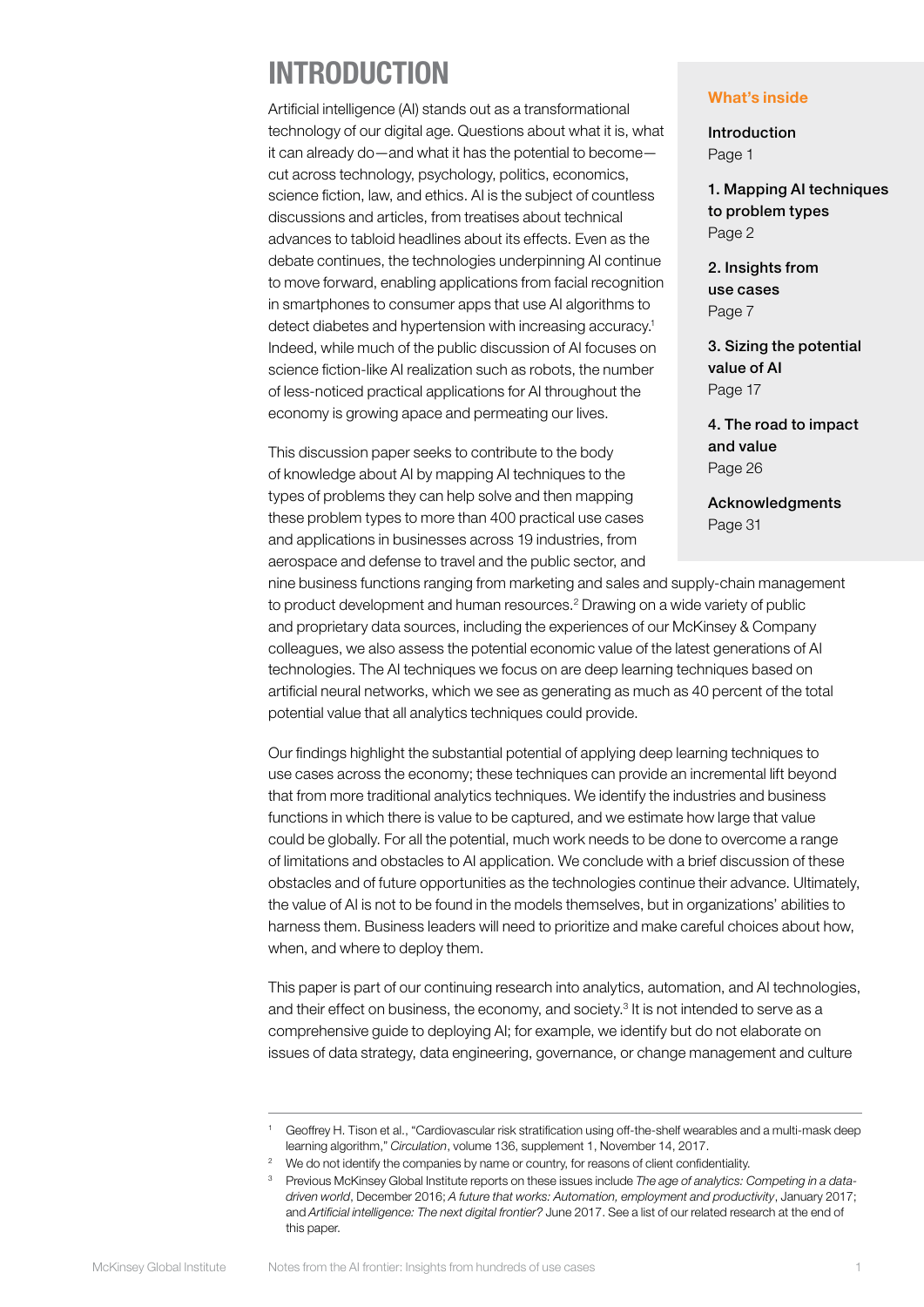that are vital for companies seeking to capture value from AI and analytics.4 The use cases we examined are not exhaustive; indeed, we continue to identify and examine others, and we may update our findings in due course. Nonetheless, we believe that this research can make a useful contribution to our understanding of what AI can and can't (yet) do, and how much value could be derived from its use. It is important to highlight that, even as we see economic potential in the use of AI techniques, the use of data must always take into account concerns including data security, privacy, and potential issues of bias, issues we have addressed elsewhere.<sup>5</sup>

# <span id="page-5-0"></span>1. MAPPING AI TECHNIQUES TO PROBLEM TYPES

As artificial intelligence technologies advance, so does the definition of which techniques constitute AI (see Box 1, "Deep learning's origins and pioneers").<sup>6</sup> For the purposes of this paper, we use AI as shorthand specifically to refer to deep learning techniques that use artificial neural networks. In this section, we define a range of AI and advanced analytics techniques as well as key problem types to which these techniques can be applied.

#### NEURAL NETWORKS AND OTHER MACHINE LEARNING TECHNIQUES

We looked at the value potential of a range of analytics techniques. The focus of our research was on methods using artificial neural networks for deep learning, which we collectively refer to as AI in this paper, understanding that in different times and contexts, other techniques can and have been included in AI. We also examined other machine learning techniques and traditional analytics techniques (Exhibit 1). We focused on specific potential applications of AI in business and the public sector (sometimes described as "artificial narrow AI") rather than the longer-term possibility of an "artificial general intelligence" that could potentially perform any intellectual task a human being is capable of.

#### **Exhibit 1**

#### **Artificial intelligence, machine learning, and other analytics techniques that we examined for this research**

#### **Techniques**

**Considered AI for our research** 

| Likelihood to be used in<br>AI applications | <b>Advanced techniques</b><br><b>Transfer learning</b>                                                                                                                                                                                                                                                                 |
|---------------------------------------------|------------------------------------------------------------------------------------------------------------------------------------------------------------------------------------------------------------------------------------------------------------------------------------------------------------------------|
| Less                                        | <b>Reinforcement learning</b><br>Deep learning neural networks (e.g., feed                                                                                                                                                                                                                                             |
| More                                        | forward neural networks, CNNs, RNNs, GANs)                                                                                                                                                                                                                                                                             |
|                                             | Dimensionality reduction (e.g., PCA, tSNE)<br>Ensemble learning (e.g., random<br>forest, gradient boosting)<br>Decision tree learning<br>Instance based (e.g., KNN)<br>Linear classifiers (e.g., Fisher's<br>Monte Carlo<br>Clustering (e.g., k-means,<br>methods<br>linear discriminant, SVM)<br>tree based, db scan) |
|                                             | Statistical inference (e.g.,<br>Regression Analysis (e.g.,<br>Markov process<br>Bayesian inference, ANOVA)<br>(e.g., Markov chain)<br>linear, logistic, lasso)<br>Descriptive statistics<br>Naive Bayes classifier<br>(e.g., confidence interval)                                                                      |
|                                             | <b>Traditional techniques</b>                                                                                                                                                                                                                                                                                          |
|                                             |                                                                                                                                                                                                                                                                                                                        |

- <sup>4</sup> See Jacques Bughin, Brian McCarthy, and Michael Chui, "A survey of 3,000 executives reveals how businesses succeed with AI," *Harvard Business Review*, August 28, 2017.
- <sup>5</sup> Michael Chui, James Manyika, and Mehdi Miremadi, "What AI can and can't do (yet) for your business," *McKinsey Quarterly*, January 2018.
- <sup>6</sup> For a detailed look at AI techniques, see *An executive's guide to AI*, McKinsey Analytics, January 2018. https://www.mckinsey.com/business-functions/mckinsey-analytics/our-insights/an-executives-guide-to-ai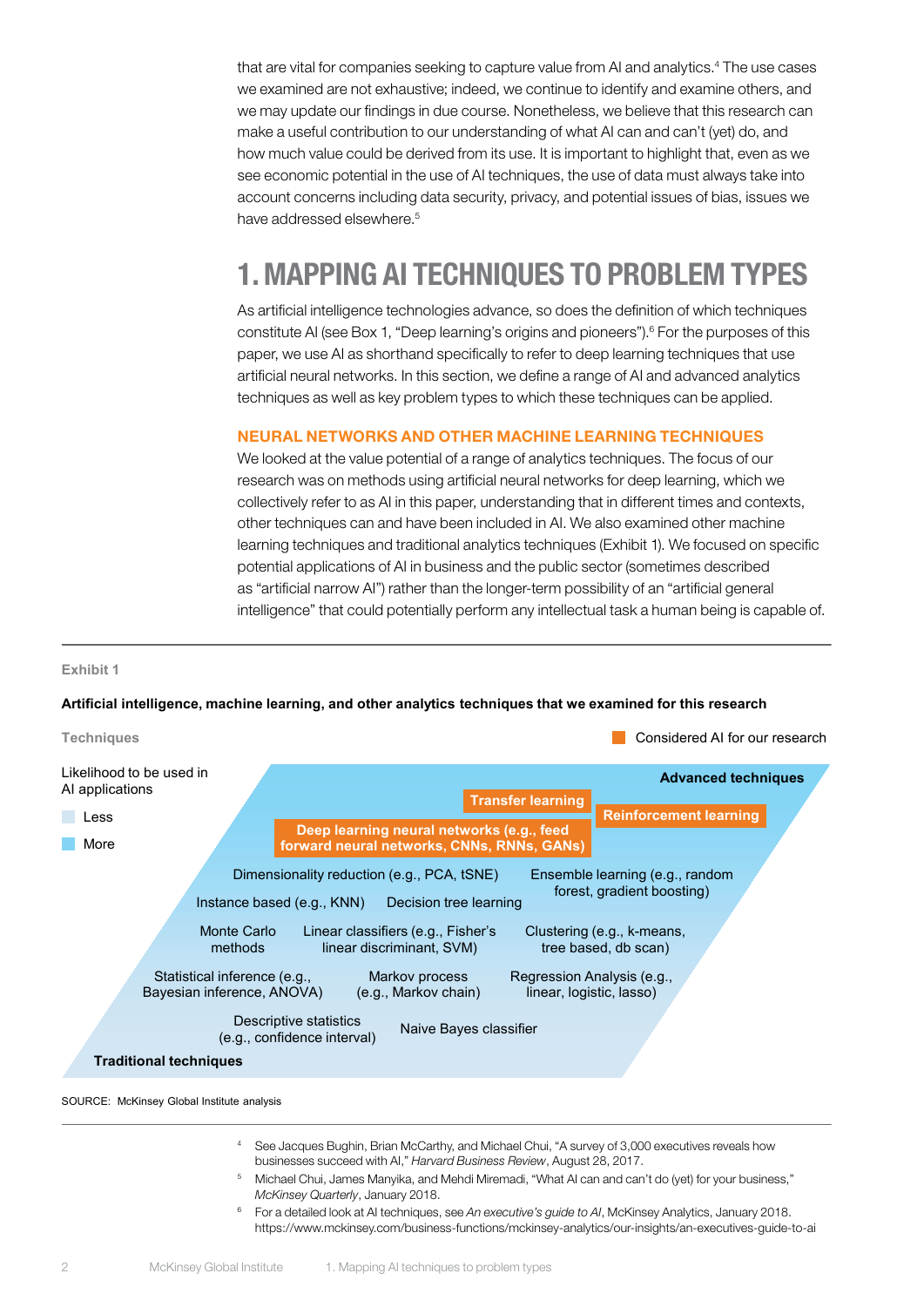#### Box 1: Deep learning's origins and pioneers

It is too early to write a full history of deep learning—and some of the details are contested—but we can already trace an admittedly incomplete outline of its origins and identify some of the pioneers. They include Warren McCulloch and Walter Pitts, who as early as 1943 proposed an artificial neuron, a computational model of the "nerve net" in the brain.<sup>1</sup> Bernard Widrow and Ted Hoff at Stanford University, developed a neural network application by reducing noise in phone lines in the late 1950s.<sup>2</sup> Around the same time, Frank Rosenblatt, an American psychologist, introduced the idea of a device called the Perceptron, which mimicked the neural structure of the brain and showed an ability to learn.<sup>3</sup> MIT's Marvin Minsky and Seymour Papert then put a damper on this research in their 1969 book "Perceptrons", by showing mathematically that the Perceptron could only perform very basic tasks.4 Their book also discussed the difficulty of training multi-layer neural networks. In 1986, Geoffrey Hinton at the University of Toronto, along with colleagues David Rumelhart and Ronald Williams, solved this training problem with the publication of a now famous back propagation training algorithm although some practitioners point to a Finnish mathematician, Seppo Linnainmaa, as having invented back propagation already in the 1960s.<sup>5</sup> Yann LeCun at NYU pioneered the use of neural networks on image recognition tasks and his 1998 paper defined the concept of convolutional neural networks, which mimic the human visual cortex.<sup>6</sup> In parallel, John Hopfield popularized the "Hopfield" network which was the first recurrent neural network.7 This was subsequently expanded upon by Jurgen Schmidhuber and Sepp Hochreiter in 1997 with the introduction of the long short-term memory (LSTM), greatly improving the efficiency and practicality of recurrent neural networks.<sup>8</sup> Hinton and two of his students in 2012 highlighted the power of deep learning when they obtained significant results in the well-known ImageNet competition, based on a dataset collated by Fei-Fei Li and others.<sup>9</sup> At the same time, Jeffrey Dean and Andrew Ng were doing breakthrough work on large scale image recognition at Google Brain.<sup>10</sup> Deep learning also enhanced the existing field of reinforcement learning, led by researchers such as Richard Sutton, leading to the game-playing successes of systems developed by DeepMind.<sup>11</sup> In 2014, Ian Goodfellow published his paper on generative adversarial networks, which along with reinforcement learning has become the focus of much of the recent research in the field.<sup>12</sup> Continuing advances in AI capabilities have led to Stanford University's One Hundred Year Study on Artificial Intelligence, founded by Eric Horvitz, building on the long-standing research he and his colleagues have led at Microsoft Research. We have benefited from the input and guidance of many of these pioneers in our research over the past few years.

<sup>12</sup> Ian J. Goodfellow, *Generative adversarial networks*, ArXiv, June 2014.

<sup>1</sup> Warren McCulloch and Walter Pitts, "A logical calculus of the ideas immanent in nervous activity," *Bulletin of Mathematical Biophysics*, volume 5, 1943.

<sup>2</sup> Andrew Goldstein, "Bernard Widrow oral history," *IEEE Global History Network*, 1997.

<sup>&</sup>lt;sup>3</sup> Frank Rosenblatt, "The Perceptron: A probabilistic model for information storage and organization in the brain," *Psychological review*, volume 65, number 6, 1958.

<sup>4</sup> Marvin Minsky and Seymour A. Papert, *Perceptrons: An introduction to computational geometry*, MIT Press, January 1969.

<sup>5</sup> David E. Rumelhart, Geoffrey E. Hinton, and Ronald J. Williams, "Learning representations by back-propagating errors," Nature, volume 323, October 1986; for a discussion of Linnainmaa's role see Juergen Schmidhuber, *Who invented backpropagation?*, Blog post<http://people.idsia.ch/~juergen/who-invented-backpropagation.html>, 2014.

<sup>6</sup> Yann LeCun, Patrick Haffner, Leon Botton, and Yoshua Bengio, *Object recognition with gradient-based learning*, Proceedings of the IEEE, November 1998.

<sup>7</sup> John Hopfield, *Neural networkds and physical systems with emergent collective computational abilities*, PNAS, April 1982.

<sup>8</sup> Sepp Hochreiter and Juergen Schmidhuber, "Long short-term memory," *Neural Computation*, volume 9, number 8, December 1997.

<sup>9</sup> Alex Krizhevsky, Ilya Sutskever, and Geoffrey E. Hinton, *ImageNet classification with deep convolutional neural networks*, NIPS 12 proceedings of the 25th International Conference on Neural Information Processing Systems, December 2012.

<sup>10</sup> Jeffrey Dean et al., *Large scale distributed deep networks*, NIPS 2012.

<sup>11</sup> Richard S. Sutton and Andrew G. Barto, *Reinforcement learning: An introduction*, MIT Press, 1998.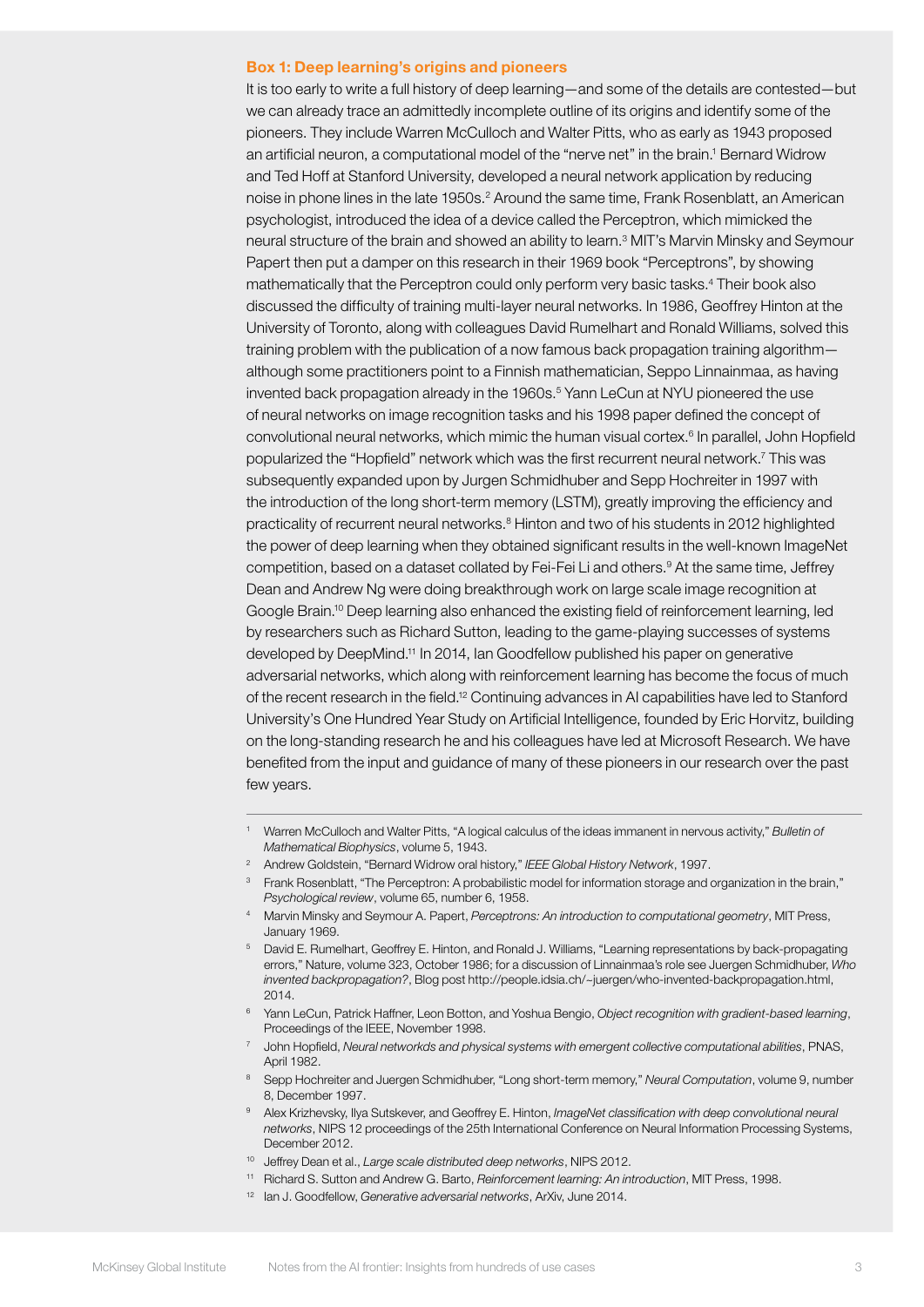Neural networks are a subset of machine learning techniques. Essentially, they are AI systems based on simulating connected "neural units," loosely modeling the way that neurons interact in the brain. Computational models inspired by neural connections have been studied since the 1940s and have returned to prominence as computer processing power has increased and large training data sets have been used to successfully analyze input data such as images, video, and speech. AI practitioners refer to these techniques as "deep learning," since neural networks have many ("deep") layers of simulated interconnected neurons. Before deep learning, neural networks often had only three to five layers and dozens of neurons; deep learning networks can have seven to ten or more layers, with simulated neurons numbering into the millions.

In this paper, we analyzed the applications and value of three neural network techniques:

- Feed forward neural networks. One of the most common types of artificial neural network. In this architecture, information moves in only one direction, forward, from the input layer, through the "hidden" layers, to the output layer. There are no loops in the network. The first single-neuron network was proposed in 1958 by AI pioneer Frank Rosenblatt. While the idea is not new, advances in computing power, training algorithms, and available data led to higher levels of performance than previously possible.
- **Recurrent neural networks (RNNs).** Artificial neural networks whose connections between neurons include loops, well-suited for processing sequences of inputs, which makes them highly effective in a wide range of applications, from handwriting, to texts, to speech recognition. In November 2016, Oxford University researchers reported that a system based on recurrent neural networks (and convolutional neural networks) had achieved 95 percent accuracy in reading lips, outperforming experienced human lip readers, who tested at 52 percent accuracy.
- **Convolutional neural networks (CNNs).** Artificial neural networks in which the connections between neural layers are inspired by the organization of the animal visual cortex, the portion of the brain that processes images, well suited for visual perception tasks.

We estimated the potential of those three deep neural network techniques to create value, as well as other machine learning techniques such as tree-based ensemble learning, classifiers, and clustering, and traditional analytics such as dimensionality reduction and regression.

For our use cases, we also considered two other techniques—generative adversarial networks (GANs) and reinforcement learning—but did not include them in our potential value assessment of AI, since they remain nascent techniques that are not yet widely applied in business contexts. However, as we note in the concluding section of this paper, they may have considerable relevance in the future.

- **Generative adversarial networks (GANs).** These usually use two neural networks contesting each other in a zero-sum game framework (thus "adversarial"). GANs can learn to mimic various distributions of data (for example text, speech, and images) and are therefore valuable in generating test datasets when these are not readily available.
- **Reinforcement learning.** This is a subfield of machine learning in which systems are trained by receiving virtual "rewards" or "punishments," essentially learning by trial and error. Google DeepMind has used reinforcement learning to develop systems that can play games, including video games and board games such as Go, better than human champions.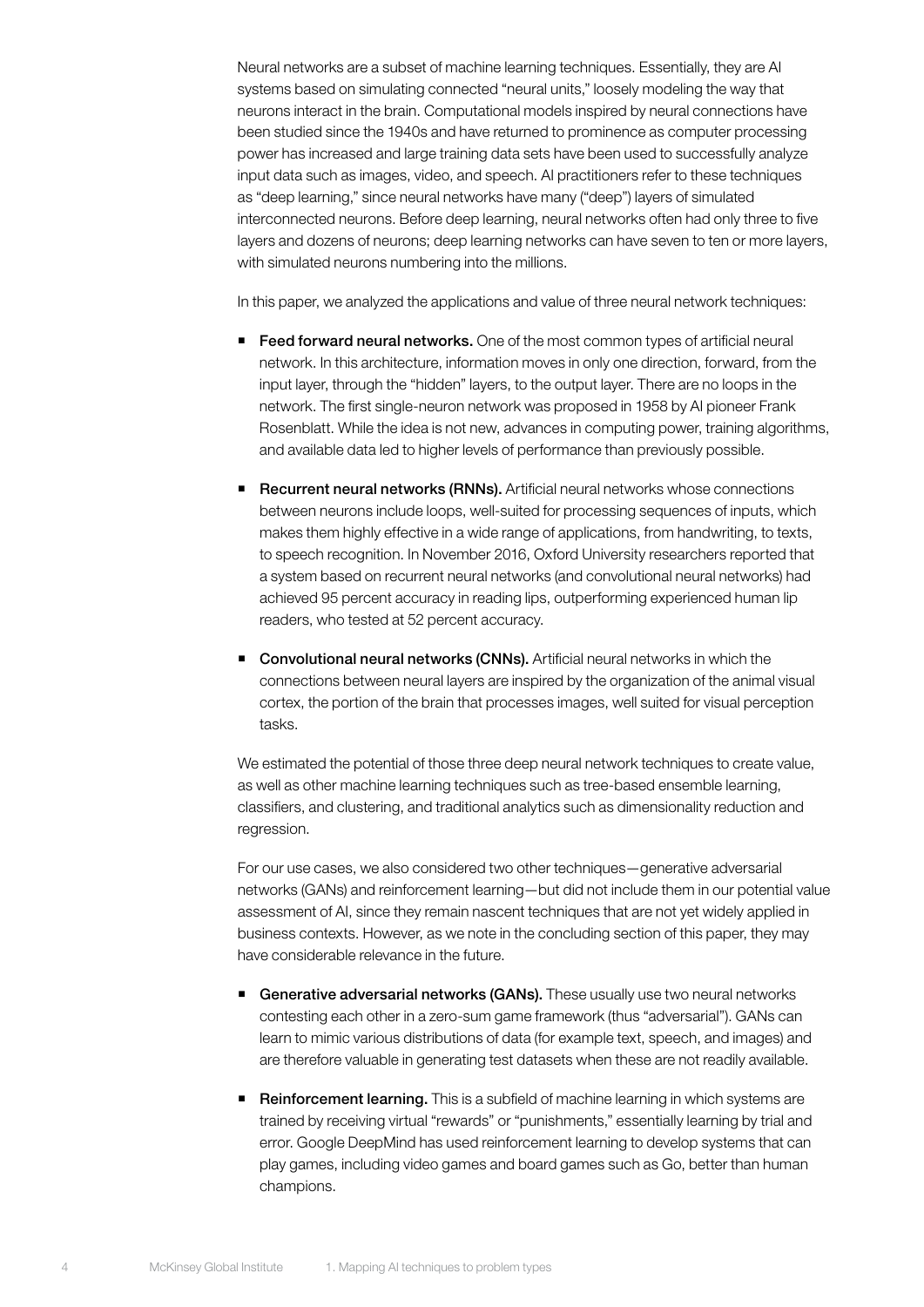# PROBLEM TYPES AND THE ANALYTIC TECHNIQUES THAT CAN BE APPLIED TO SOLVE THEM

In a business setting, those analytic techniques can be applied to solve real-life problems. For this research, we created a taxonomy of high-level problem types, characterized by the inputs, outputs, and purpose of each. A corresponding set of analytic techniques can be applied to solve these problems. These problem types include:

- **Classification.** Based on a set of training data, categorize new inputs as belonging to one of a set of categories. An example of classification is identifying whether an image contains a specific type of object, such as a truck or a car, or a product of acceptable quality coming from a manufacturing line.
- **Continuous estimation.** Based on a set of training data, estimate the next numeric value in a sequence. This type of problem is sometimes described as "prediction," particularly when it is applied to time series data. One example of continuous estimation is forecasting the sales demand for a product, based on a set of input data such as previous sales figures, consumer sentiment, and weather. Another example is predicting the price of real estate, such as a building, using data describing the property combined with photos of it.
- **Clustering.** These problems require a system to create a set of categories, for which individual data instances have a set of common or similar characteristics. An example of clustering is creating a set of consumer segments based on data about individual consumers, including demographics, preferences, and buyer behavior.
- All other optimization. These problems require a system to generate a set of outputs that optimize outcomes for a specific objective function (some of the other problem types can be considered types of optimization, so we describe these as "all other" optimization). Generating a route for a vehicle that creates the optimum combination of time and fuel use is an example of optimization.
- **Anomaly detection.** Given a training set of data, determine whether specific inputs are out of the ordinary. For instance, a system could be trained on a set of historical vibration data associated with the performance of an operating piece of machinery, and then determine whether a new vibration reading suggests that the machine is not operating normally. Note that anomaly detection can be considered a subcategory of classification.
- **Ranking.** Ranking algorithms are used most often in information retrieval problems in which the results of a query or request needs to be ordered by some criterion. Recommendation systems suggesting next product to buy use these types of algorithms as a final step, sorting suggestions by relevance, before presenting the results to the user.
- **Recommendations.** These systems provide recommendations, based on a set of training data. A common example of recommendations are systems that suggest the "next product to buy" for a customer, based on the buying patterns of similar individuals, and the observed behavior of the specific person.
- Data generation. These problems require a system to generate appropriately novel data based on training data. For instance, a music composition system might be used to generate new pieces of music in a particular style, after having been trained on pieces of music in that style.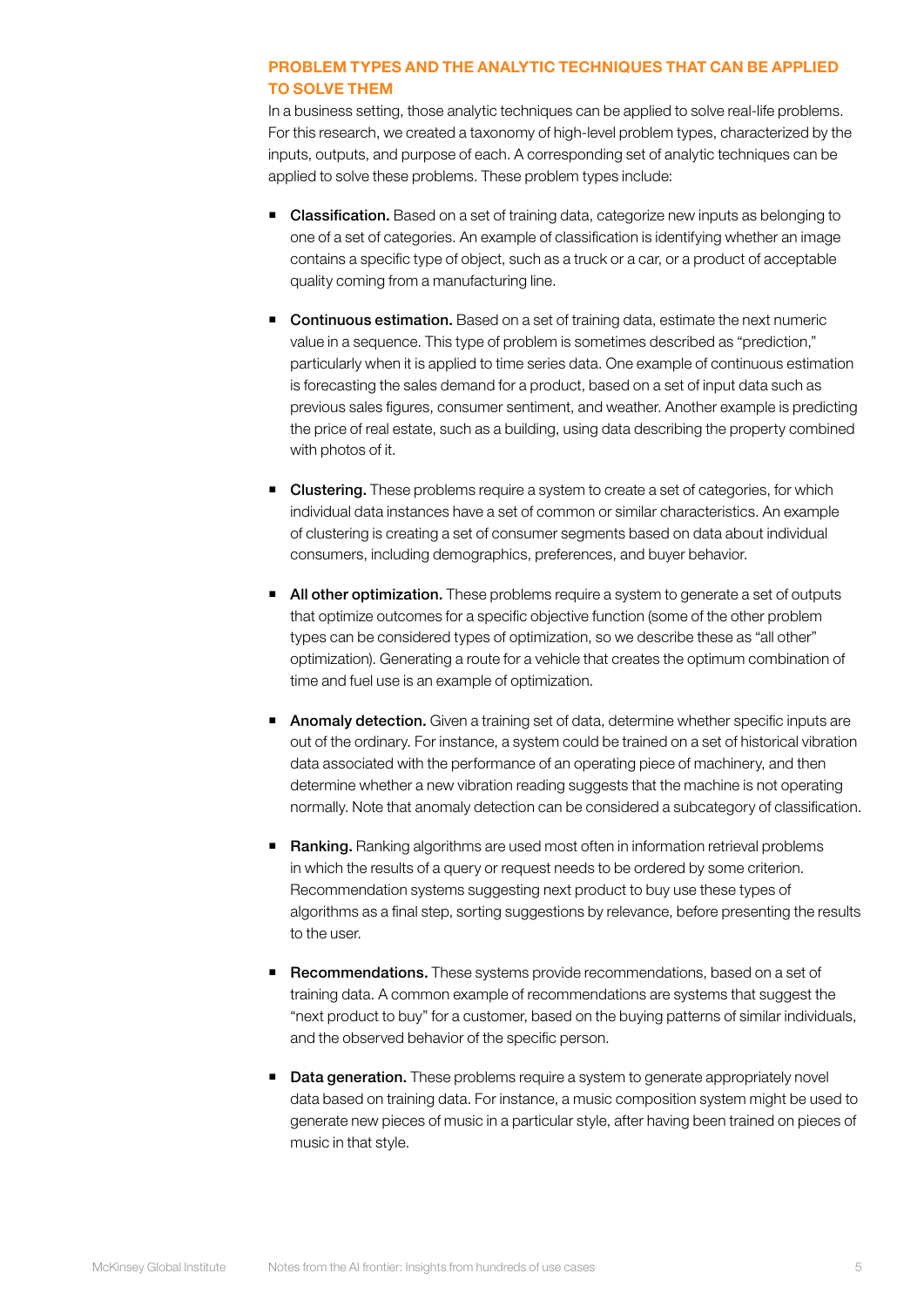Exhibit 2 illustrates the relative total value of these problem types across our database of use cases, along with some of the sample analytics techniques that can be used to solve each problem type. The most prevalent problem types are classification, continuous estimation, and clustering, suggesting that meeting the requirements and developing the capabilities in associated techniques could have the widest benefit. Some of the problem types that rank lower can be viewed as subcategories of other problem types—for example, anomaly detection is a special case of classification, while recommendations can be considered a type of optimization problem—and thus their associated capabilities could be even more relevant.

Essential **Relevant** 

#### **Exhibit 2**

#### **Problem types and sample techniques**

**Problem types Sample techniques % total AI value potential that could be unlocked by problem types as essential vs. relevant to use cases** Classification CNNs, logistic regression **Continuous** estimation Feed forward neural networks, linear regression Clustering K-means, affinity propagation All other All other<br>optimization Genetic algorithms Anomaly detection One-class support vector machines, k-nearest neighbors, neural networks Ranking Ranking support vector machines, neural networks Recommender Recommender Collaborative filtering<br>systems Data generation Generative adversarial networks (GANs), hidden Markov models 44 37 16 17 19 9 14 29 29 39 21 6 8 7 7  $15$  $\boldsymbol{0}$ 72 17 66 24 37 55

NOTE: Sample techniques include traditional analytical techniques, machine learning, and the deep learning techniques we describe in this paper as AI. Numbers may not sum due to rounding.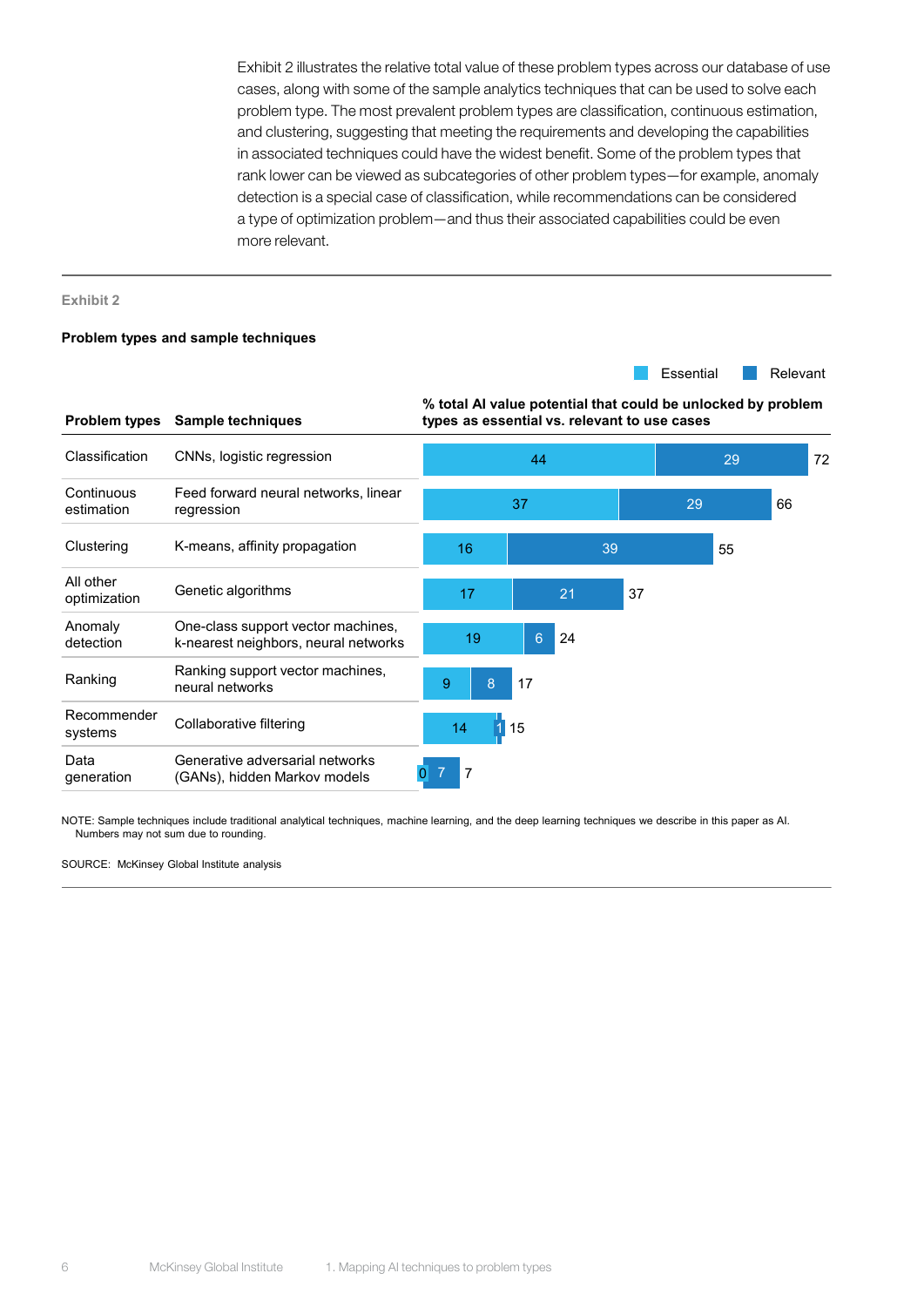# <span id="page-10-0"></span>2. INSIGHTS FROM USE CASES

We collated and analyzed more than 400 use cases across 19 industries and nine business functions for this research (see Box 2, "Our AI use cases"). They provided considerable insight into the areas within specific sectors where deep neural networks can potentially create the most value, the incremental performance lift that these neural networks can generate compared with more traditional analytics, and the voracious data requirements—in terms of volume, variety, and velocity—that must be met for this potential to be realized.

Examples of where AI can be used to improve the performance of existing use cases include:

**Predictive maintenance: the power of machine learning to detect anomalies.** Some existing predictive maintenance systems have analyzed time series data from Internet of Things (IoT) sensors, such as those monitoring temperature or vibration, in order to detect anomalies or make forecasts on the remaining useful life of components. Deep learning's capacity to analyze very large amounts of high dimensional data can take this to a new level. By layering in additional data, such as audio and image data, from other sensors—including relatively cheap ones such as microphones and cameras—neural networks can enhance and possibly replace more traditional methods. AI's ability to predict failures and allow planned interventions can be used to reduce downtime and operating costs while improving production yield. In some industry examples we studied,

#### Box 2. Our AI use cases

We define a "use case" as a targeted application of digital technologies to a specific business challenge, with a measurable outcome. We recognize that use cases can be described at different levels of granularity. The use cases we analyzed for this paper correspond to descriptions of specific business challenges which practitioners in the industries and sectors we studied acknowledged as meaningful. For example, recommending the "next product to buy" for e-commerce in the retail industry was considered a use case, whereas "marketing and sales" was not sufficiently granular to be considered a use case, even though it is a relevant business function. We also collated similar use cases across sectors into "domains" (see related section below).

For this research we built a library of use cases across the economy that is as comprehensive as possible. The cases that we identified come from a variety of sources, including thousands of engagements by McKinsey Analytics with clients around the globe. The data incorporate findings from real-life examples of companies and public-sector organizations using a range of analytics techniques, both AI and more traditional approaches, as well as the potential application of these techniques in situations similar to those in which they have already been successfully deployed. For example, where we found a use case in one sector, such as a pricing promotion use case in travel, we looked to see if it could be applied in

other sectors, for example in retail. Where possible, we identified and analyzed multiple instances of individual use cases.

For each use case, we estimated the annual value potential of applying AI and other analytics across the entire economy. This value potential could be captured by companies and organizations themselves, in the form of increased profits, or by their customers, in the form of lower prices or higher quality. For use cases that involve increasing revenue, such as those in sales and marketing, we estimated the economy-wide value potential in terms of the increased potential productivity of sales and marketing expenditures, assuming that overall annual spend in the economy is fixed in a given year (rather than estimating the impact of higher revenues, which would have assumed that overall spending would increase). Our estimates are based on the structure of the global economy in 2016. We did not estimate the value potential of creating entirely new product or service categories, such as autonomous driving.

Our library of use cases, while extensive, is not exhaustive, and thus it may overstate or understate the potential for certain sectors. We realize it may also contain some biases based on the business profile of clients. Our library of examples is a living one and we will continue refining and adding to it.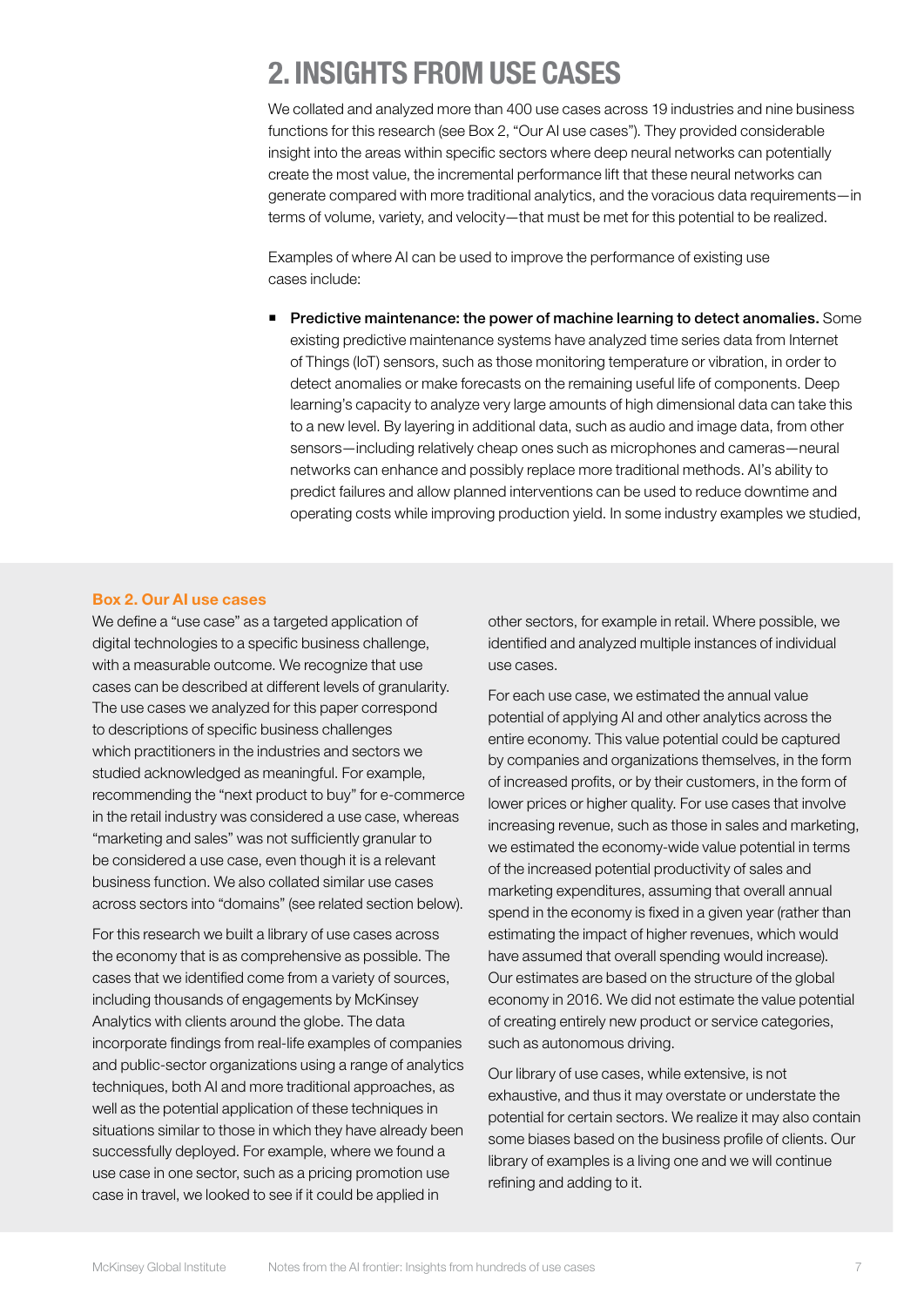using remote on-board diagnostics to anticipate the need for service could theoretically generate value of 1 to 2 percent of total sales. In a case involving cargo aircraft, AI can extend the life of the plane beyond what is possible using traditional analytic techniques by combining plane model data, maintenance history, IoT sensor data such as anomaly detection on engine vibration data, and images and video of engine condition.

- AI-driven logistics optimization can reduce costs through real-time forecasts and behavioral coaching. Application of AI techniques such as continuous estimation to logistics can add substantial value across many sectors. AI can optimize routing of delivery traffic, thereby improving fuel efficiency and reducing delivery times. One European trucking company has reduced fuel costs by 15 percent, for example. By using sensors that monitor both vehicle performance and driver behavior, drivers receive real-time coaching, including when to speed up or slow down, optimizing fuel consumption and reducing maintenance costs. In another example, an airline uses AI to predict congestion and weather-related problems in order to avoid costly cancellations. For an airline with 100,000 flights per day, a 1 percent reduction in cancellations can make a material difference
- AI can be a valuable tool for customer service management and personalized marketing. Improved speech recognition in call center management and call routing by applying AI techniques allow a more seamless experience for customers—and more efficient processing. The capabilities go beyond words alone. For example, deep learning analysis of audio allows systems to assess customers' emotional tone; if a customer is responding negatively to an automated system, the call can be rerouted to human operators and managers. In other areas of marketing and sales, AI techniques can also have a significant impact. "Next product to buy" recommendations that target individual customers—as companies such as Amazon and Netflix have successfully implemented—can lead to a substantial increase in the rate of sales conversions. Individual pricing and promotion also has a broad application across sectors. For example, in auto insurance, premiums can be customized based on data about driving patterns and distances driven. In one use case, a travel company that micro-segmented customers built a 360-degree customer view and offered additional services, such as hotels and airlines, using a recommender system algorithm trained on product and customer data. This led to a 10 to 15 percent increase in ancillary revenue. In retail, AI can use SKU-performance data to optimize weekly and thematic product promotions, including giving daily promotional recommendations.

#### MAPPING ANALYTICS TECHNIQUES TO USE CASES

For each use case, we catalogued the specific analytical techniques that could be applied, including traditional analytics techniques, and various forms of machine learning, including deep learning. We found that the applicability of different techniques varied across sectors and business functions. Exhibits 3 and 4 are heatmaps that show the extent to which applicable techniques can be used by industry and function, based on our library of use cases. A select set of traditional techniques, including clustering, regression, and treebased models, are broadly applicable across many industries and functions. Similarly, the more advanced AI techniques, such as RNNs, CNNs, and feed forward neural networks, are relevant in many of the same industries and functions. The variations in the heat maps relate to the different types of problems to be solved in the use cases, and the most applicable techniques with which to do that.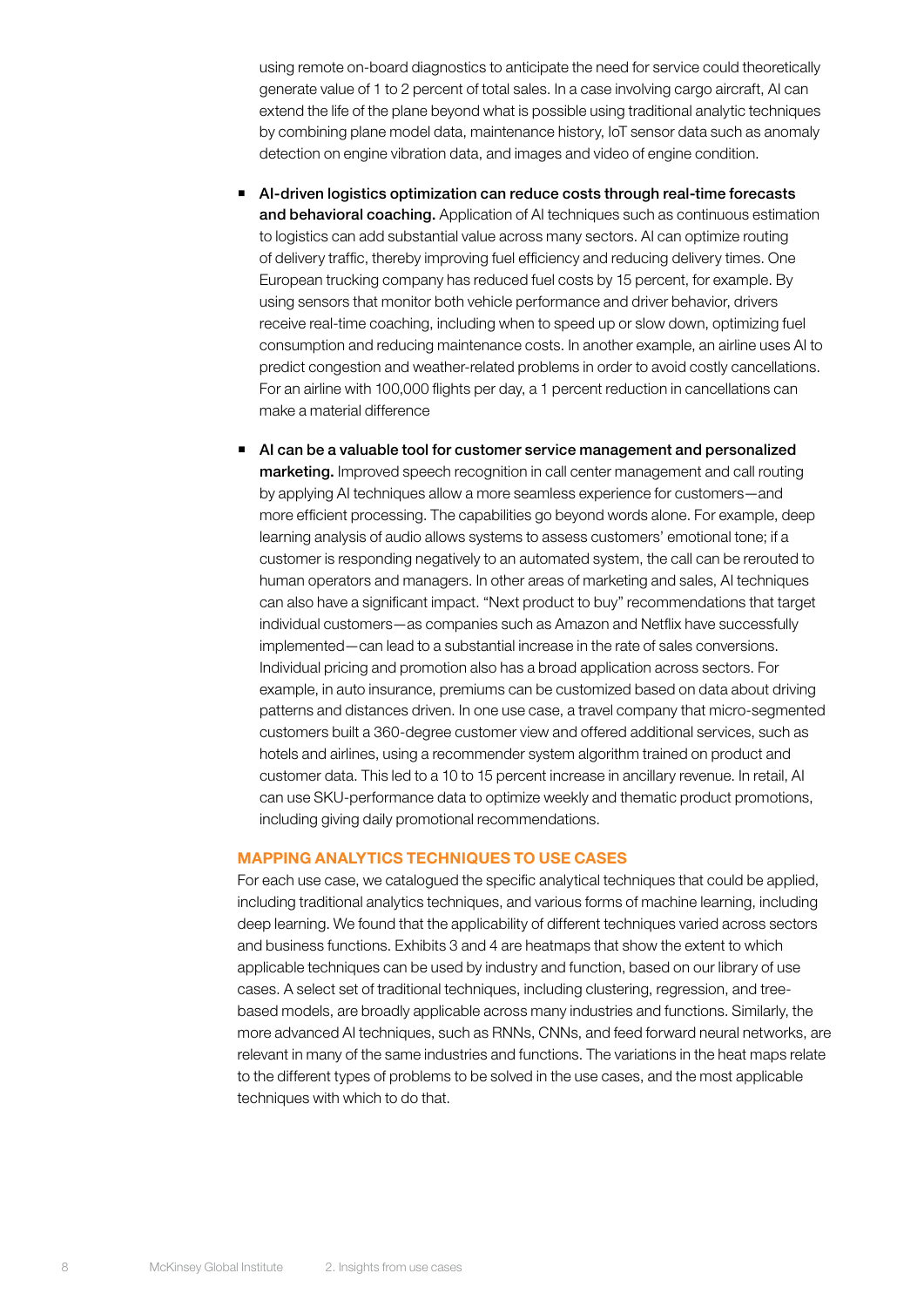### **Heat map: Technique relevance to industries**

Number of use cases Low **High High** High

|                                         | <b>Focus of report</b>     |                          |                              |                                  | <b>Traditional analytics techniques</b> |                                 |                             |             |            |                     |                       |             |                  |                    |
|-----------------------------------------|----------------------------|--------------------------|------------------------------|----------------------------------|-----------------------------------------|---------------------------------|-----------------------------|-------------|------------|---------------------|-----------------------|-------------|------------------|--------------------|
|                                         | Reinforcement<br> learning | Feed forward<br>networks | Recurrent neural<br>networks | Convolutional neural<br>networks | adversarial networks<br>Generative      | Tree-based ensemble<br>learning | Dimensionality<br>reduction | Classifiers | Clustering | Regression analysis | Statistical inference | Monte Carlo | Markov processes | Other optimization |
| Advanced electronics/<br>semiconductors |                            |                          |                              |                                  |                                         |                                 |                             |             |            |                     |                       |             |                  |                    |
| Aerospace and<br>defense                |                            |                          |                              |                                  |                                         |                                 |                             |             |            |                     |                       |             |                  |                    |
| Agriculture                             |                            |                          |                              |                                  |                                         |                                 |                             |             |            |                     |                       |             |                  |                    |
| Automotive and<br>assembly              |                            |                          |                              |                                  |                                         |                                 |                             |             |            |                     |                       |             |                  |                    |
| Banking                                 |                            |                          |                              |                                  |                                         |                                 |                             |             |            |                     |                       |             |                  |                    |
| <b>Basic materials</b>                  |                            |                          |                              |                                  |                                         |                                 |                             |             |            |                     |                       |             |                  |                    |
| Chemicals                               |                            |                          |                              |                                  |                                         |                                 |                             |             |            |                     |                       |             |                  |                    |
| Consumer packaged<br>goods              |                            |                          |                              |                                  |                                         |                                 |                             |             |            |                     |                       |             |                  |                    |
| Health-care systems<br>and services     |                            |                          |                              |                                  |                                         |                                 |                             |             |            |                     |                       |             |                  |                    |
| High tech                               |                            |                          |                              |                                  |                                         |                                 |                             |             |            |                     |                       |             |                  |                    |
| Insurance                               |                            |                          |                              |                                  |                                         |                                 |                             |             |            |                     |                       |             |                  |                    |
| Media and<br>entertainment              |                            |                          |                              |                                  |                                         |                                 |                             |             |            |                     |                       |             |                  |                    |
| Oil and gas                             |                            |                          |                              |                                  |                                         |                                 |                             |             |            |                     |                       |             |                  |                    |
| Pharmaceuticals and<br>medical products |                            |                          |                              |                                  |                                         |                                 |                             |             |            |                     |                       |             |                  |                    |
| Public and social<br>sector             |                            |                          |                              |                                  |                                         |                                 |                             |             |            |                     |                       |             |                  |                    |
| Retail                                  |                            |                          |                              |                                  |                                         |                                 |                             |             |            |                     |                       |             |                  |                    |
| Telecommunications                      |                            |                          |                              |                                  |                                         |                                 |                             |             |            |                     |                       |             |                  |                    |
| Transport and logistics                 |                            |                          |                              |                                  |                                         |                                 |                             |             |            |                     |                       |             |                  |                    |
| Travel                                  |                            |                          |                              |                                  |                                         |                                 |                             |             |            |                     |                       |             |                  |                    |
|                                         |                            |                          |                              |                                  |                                         |                                 |                             |             |            |                     |                       |             |                  |                    |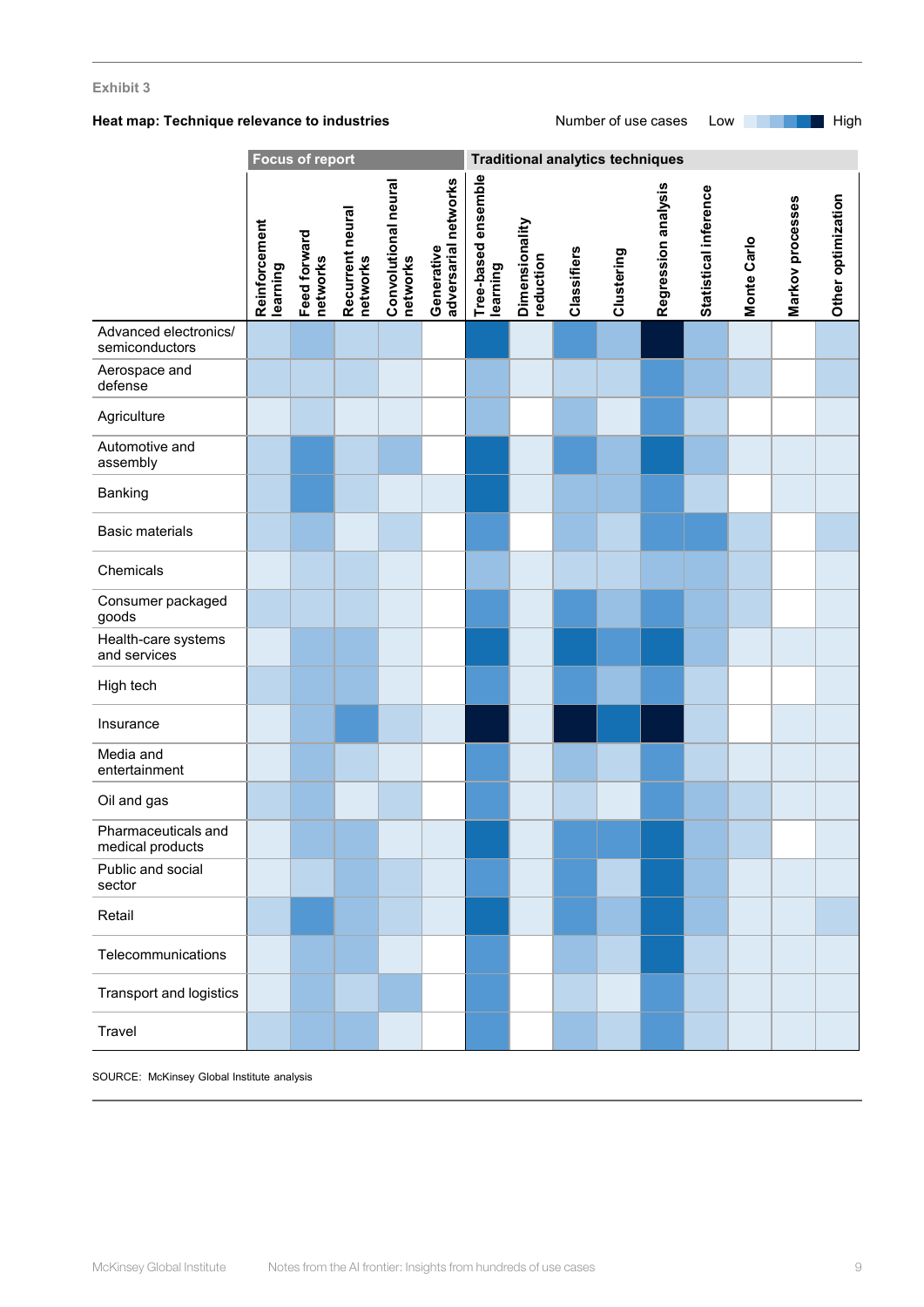#### **Heat map: Technique relevance to functions**

Number of use cases Low **High High** 

|                                                | <b>Focus of report</b>    |                          |                              |                                  |                                    | <b>Traditional analytics techniques</b> |                             |             |            |                     |                       |             |                  |                    |
|------------------------------------------------|---------------------------|--------------------------|------------------------------|----------------------------------|------------------------------------|-----------------------------------------|-----------------------------|-------------|------------|---------------------|-----------------------|-------------|------------------|--------------------|
|                                                | Reinforcement<br>learning | Feed forward<br>networks | Recurrent neural<br>networks | Convolutional neural<br>networks | adversarial networks<br>Generative | Tree-based ensemble<br>learning         | Dimensionality<br>reduction | Classifiers | Clustering | Regression analysis | Statistical inference | Monte Carlo | Markov processes | Other optimization |
| Finance and IT                                 |                           |                          |                              |                                  |                                    |                                         |                             |             |            |                     |                       |             |                  |                    |
| Human resources                                |                           |                          |                              |                                  |                                    |                                         |                             |             |            |                     |                       |             |                  |                    |
| Marketing and sales                            |                           |                          |                              |                                  |                                    |                                         |                             |             |            |                     |                       |             |                  |                    |
| Other operations                               |                           |                          |                              |                                  |                                    |                                         |                             |             |            |                     |                       |             |                  |                    |
| Product development                            |                           |                          |                              |                                  |                                    |                                         |                             |             |            |                     |                       |             |                  |                    |
| <b>Risk</b>                                    |                           |                          |                              |                                  |                                    |                                         |                             |             |            |                     |                       |             |                  |                    |
| Service operations                             |                           |                          |                              |                                  |                                    |                                         |                             |             |            |                     |                       |             |                  |                    |
| Strategy and corporate<br>finance              |                           |                          |                              |                                  |                                    |                                         |                             |             |            |                     |                       |             |                  |                    |
| Supply-chain manage-<br>ment and manufacturing |                           |                          |                              |                                  |                                    |                                         |                             |             |            |                     |                       |             |                  |                    |

SOURCE: McKinsey Global Institute analysis

Use cases are often associated with multiple problem types: in fact, solving an average of three problem types is either required for or applicable to a use case. Truck route optimization provides one example. While an optimization solution is required to generate most of the value by ensuring that vehicles take the most efficient routes, point estimation could add incremental value. For example, this could be a model that predicts how long a traffic light will stay red. With this knowledge, the route optimizer can determine whether to suggest speeding up or slowing down to minimize vehicle stop time, which can be costly from a fuel consumption standpoint. Thus, we catalogued problem types that are of primary importance, and others that are relevant, for individual use cases.

The techniques with the broadest scope of applicability across industries and functions include traditional analytic techniques, such as regression, tree-based ensemble learning, classifiers, clustering, and other forms of statistical inference. That said, the neural networkbased techniques that we identify with the current generation of AI. AI also demonstrates wide potential applicability across sectors and functions. However, their usage is not yet widespread, partly because of the relative immaturity of the technology and the organizational challenges of deploying these techniques. Among business functions, these techniques are for now mostly to be found in marketing and sales and in supply-chain management and manufacturing. In particular, feed forward neural networks feature as the main technique deployed in these two functions.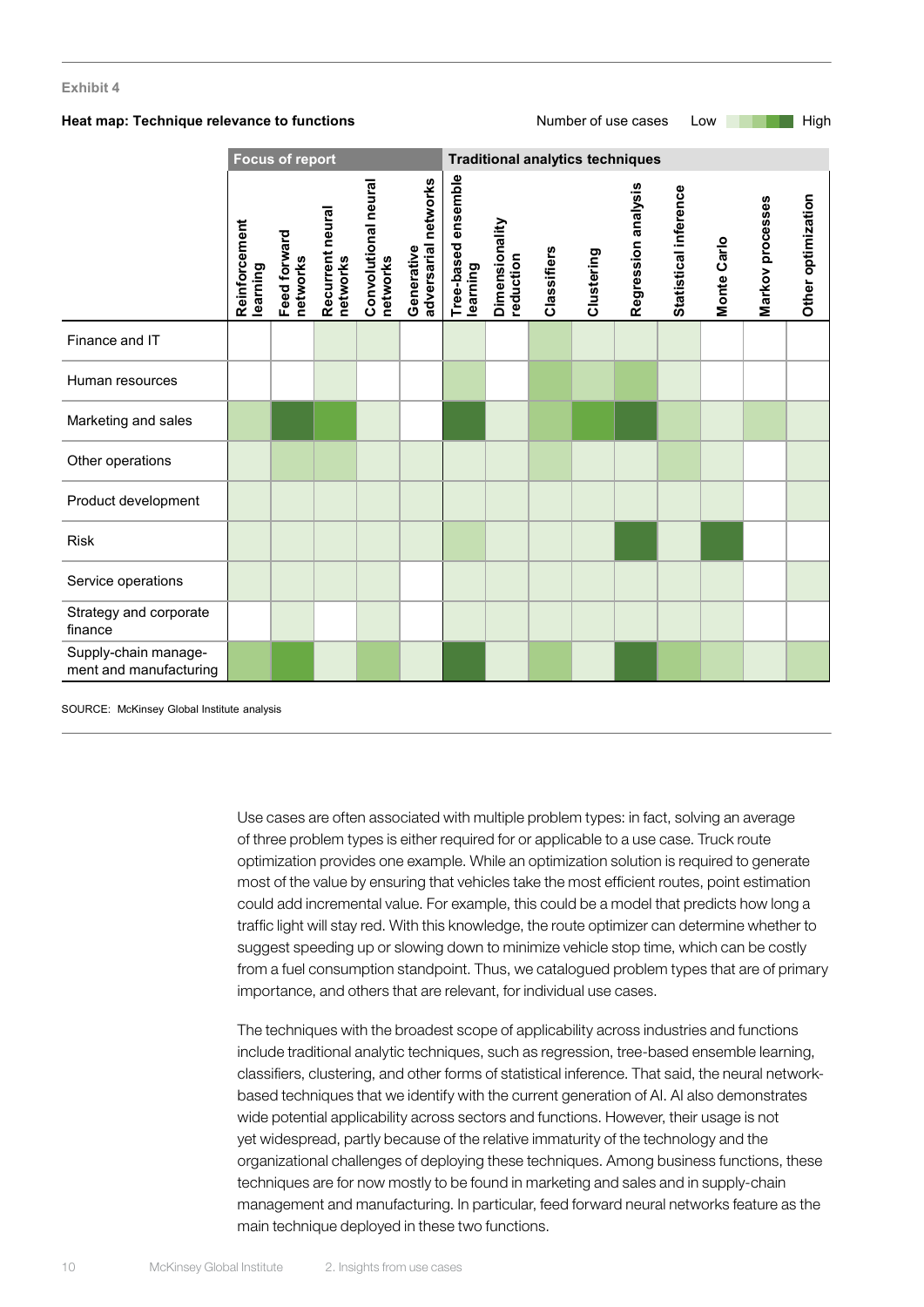We have also collected individual use cases into broader "domains" that address closely related problems. For example, the predictive maintenance domain aggregates use cases from across multiple sectors and types of machinery in which the use of analytics and AI can help to identify when repairs can be made to prevent a piece of equipment from breaking down (Exhibit 5).

Overall, a deep understanding of use cases and how they are associated with particular problem types, analytical techniques, and data types can help guide organizations regarding where to invest in the technical capabilities and data that will provide the greatest impact.

#### **Exhibit 5**

|                                    |                       |             |              | Low   | High                |
|------------------------------------|-----------------------|-------------|--------------|-------|---------------------|
| Structured/<br>semi-<br>structured | <b>Time</b><br>series | <b>Text</b> | <b>Audio</b> | Video | Image               |
|                                    |                       |             |              |       |                     |
|                                    |                       |             |              |       |                     |
|                                    |                       |             |              |       |                     |
|                                    |                       |             |              |       |                     |
|                                    |                       |             |              |       |                     |
|                                    |                       |             |              |       |                     |
|                                    |                       |             |              |       |                     |
|                                    |                       |             |              |       |                     |
|                                    |                       |             |              |       |                     |
|                                    |                       |             |              |       |                     |
|                                    |                       |             |              |       |                     |
|                                    |                       |             |              |       |                     |
|                                    |                       |             |              |       |                     |
|                                    |                       |             |              |       |                     |
|                                    |                       |             |              |       |                     |
|                                    |                       |             |              |       |                     |
|                                    |                       |             |              |       |                     |
|                                    |                       |             |              |       |                     |
|                                    |                       |             |              |       |                     |
|                                    |                       |             |              |       |                     |
|                                    |                       |             |              |       |                     |
|                                    |                       |             |              |       |                     |
|                                    |                       |             |              |       |                     |
|                                    |                       |             |              |       | Number of use cases |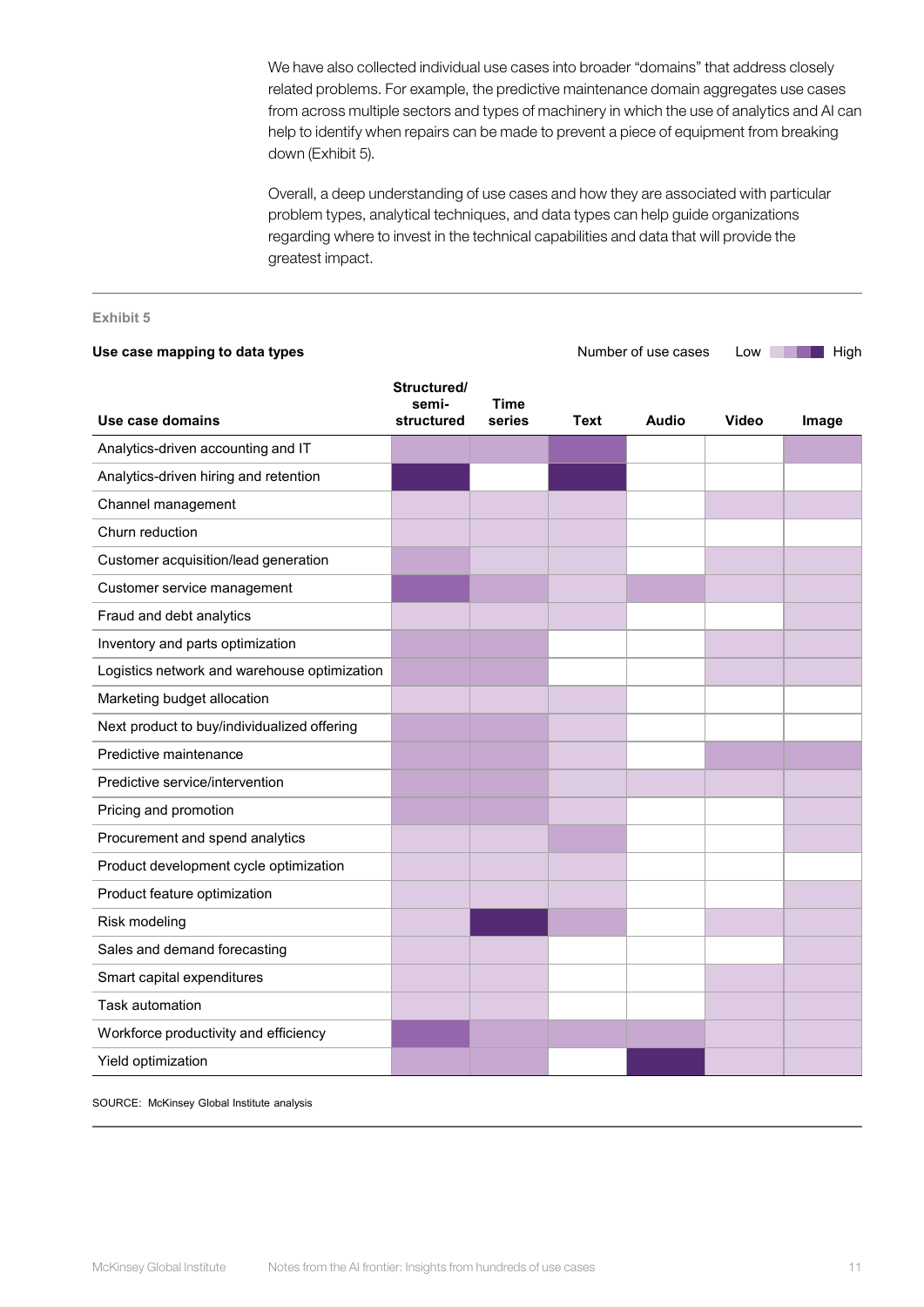### TWO-THIRDS OF THE OPPORTUNITIES TO USE AI ARE IN IMPROVING THE PERFORMANCE OF EXISTING ANALYTICS USE CASES

In 69 percent of the use cases we studied, deep neural networks can be used to improve performance beyond that provided by other analytic techniques. Cases in which only neural networks can be used, which we refer to here as "greenfield" cases, constituted just 16 percent of the total. For the remaining 15 percent, artificial neural networks provided limited additional performance over other analytics techniques, among other reasons because of data limitations that made these cases unsuitable for deep learning.

Greenfield AI solutions are prevalent in business areas such as customer service management, as well as among some industries in which the data are rich and voluminous and at times integrate human reactions. A key differentiator that often underpins higher AI value potential is the possibility of applying large amounts of audio, video, image, and text data to these problems. Among industries, we found many greenfield use cases in health care, in particular. Some of these cases involve disease diagnosis and improved care, and rely on rich data sets incorporating image and video inputs, including from MRIs.

On average, our use cases suggest that modern deep learning AI techniques have the potential to provide a boost in value above and beyond traditional analytics techniques ranging from 30 percent to 128 percent, depending on industry (Exhibit 6).

In many of our use cases, however, traditional analytics and machine learning techniques continue to underpin a large percentage of the value creation potential in industries including insurance, pharmaceuticals and medical products, and telecommunications, with the potential of AI limited in certain contexts. In part this is due to the way data are used by those industries and to regulatory issues, as we discuss later in this paper.

# DATA REQUIREMENTS FOR DEEP LEARNING ARE SUBSTANTIALLY GREATER THAN FOR OTHER ANALYTICS, IN TERMS OF BOTH VOLUME AND VARIETY

Making effective use of neural networks in most applications requires large labeled training data sets alongside access to sufficient computing infrastructure. As the size of the training data set increases, the performance of traditional techniques tends to plateau in many cases. However, the performance of advanced AI techniques using deep neural networks, configured and trained effectively, tends to increase. Furthermore, these deep learning techniques are particularly powerful in extracting patterns from complex, multi-dimensional data types such as images, video, and audio or speech. The data will need to be collected in a way that addresses society's concerns about issues of privacy.

# Data volume is essential for neural networks to achieve a high level of accuracy in training algorithms

Deep learning methods require thousands of data records for models to become relatively good at classification tasks and, in some cases, millions for them to perform at the level of humans. By one estimate, a supervised deep-learning algorithm will generally achieve acceptable performance with around 5,000 labeled examples per category and will match or exceed human level performance when trained with a data set containing at least 10 million labeled examples.7 In some cases in which advanced analytics is currently used, so much data are available—millions or even billions of rows per data set—that AI usage is the most appropriate technique. However, if a threshold of data volume is not reached, AI may not add value to traditional analytics techniques.

<sup>7</sup> Ian Goodfellow, Yoshua Bengio, and Aaron Courville, *Deep learning*, MIT Press, 2016.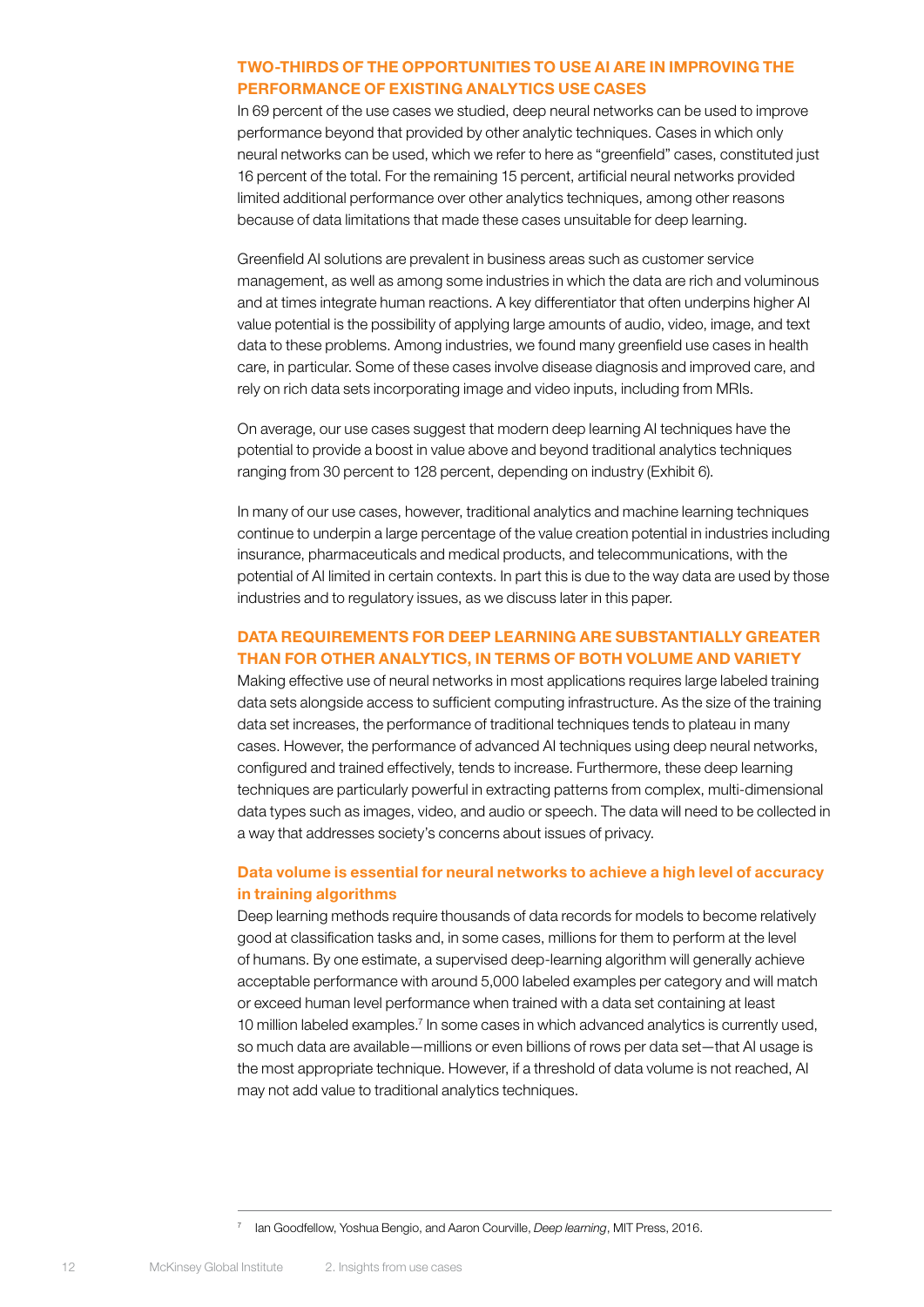**In more than two-thirds of our use cases, AI can improve performance beyond that provided by other analytics techniques**

 $\frac{0}{0}$ 

### **Breakdown of use cases by applicable techniques**



**Potential incremental value from AI over other analytics techniques**



NOTE: Numbers may not sum due to rounding.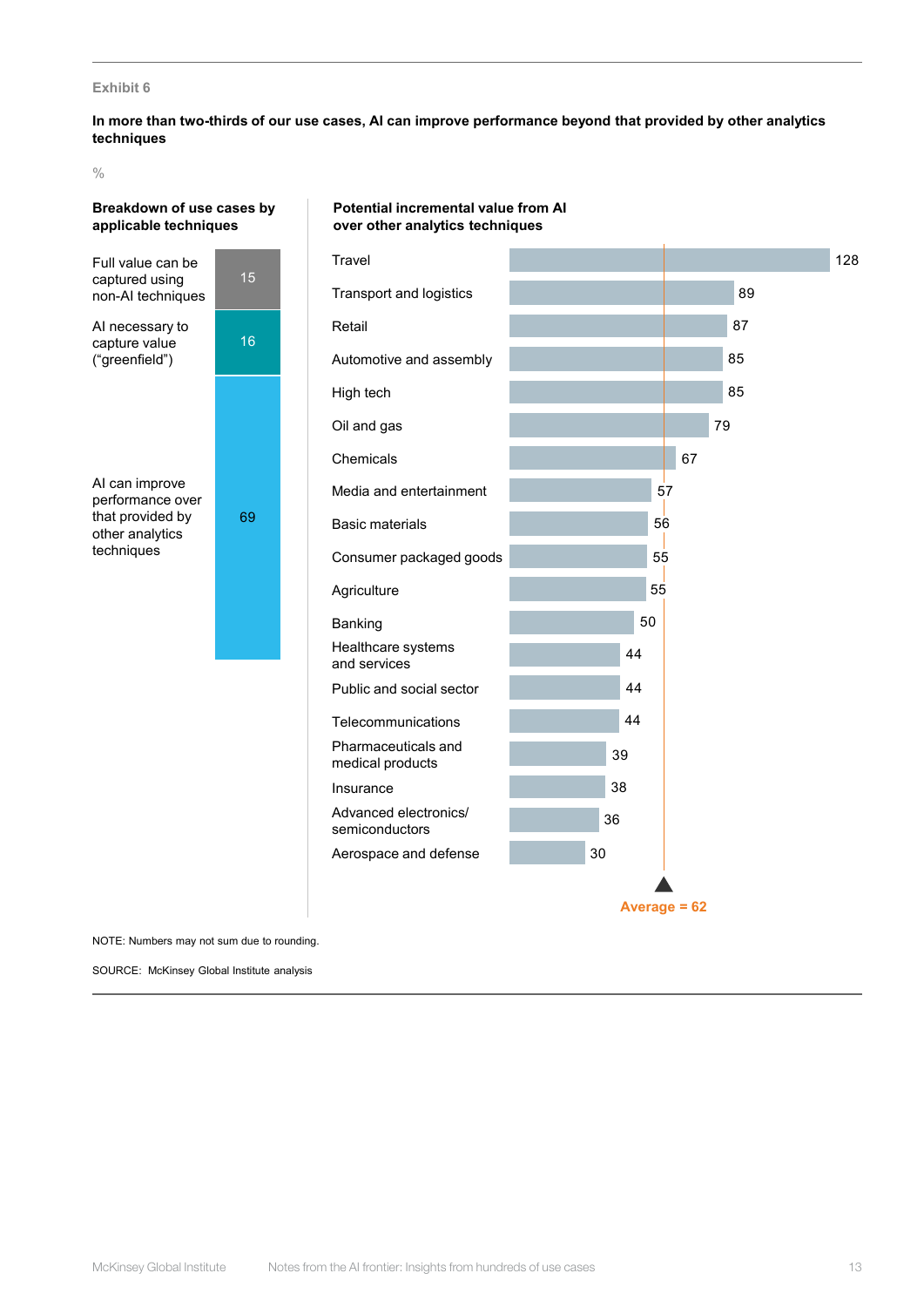These massive data sets can be difficult to obtain or create for many business use cases, and labeling remains a challenge. For example, teaching an autonomous vehicle to navigate urban traffic requires enormous image data sets in which all critical objects (other vehicles of all types, traffic signs, pedestrians, road markings, and so on) are labeled under all weather and lighting conditions. Most current AI models are trained through "supervised learning", which requires humans to label and categorize the underlying data. However promising new techniques are emerging to overcome these data bottlenecks, such as reinforcement learning, generative adversarial networks, transfer learning, and one-shot learning.<sup>8</sup> Unlike reinforcement learning, in which systems learn to perform tasks by trial and error, one-shot learning allows a trained AI model to learn about a subject based on a small number of realworld demonstrations or examples—and sometimes just one.

Nonetheless, our research shows that almost three-quarters of the impact from advanced analytics is tied to use cases requiring millions of labeled data examples. This means that organizations will have to adopt and implement strategies that enable them to collect, integrate, and process data at scale. They will need to ensure that as much of their data as possible is captured electronically, typically by progressing in their overall digitization journeys. Even with large datasets, they will have to guard against "overfitting," in which a model too tightly matches the "noisy" or random features of the training set, resulting in a corresponding lack of accuracy in future performance, and against "underfitting," in which the model fails to capture all of the relevant features. Linking data across customer segments and channels and, where possible, to production data, rather than allowing different sets of data to languish in silos, is especially important to create value. To achieve this linkage, companies will need to create meta-data models, and manage both the internal challenges as well as the regulatory risks of sharing the data across a range of business functions.

### Realizing AI's full potential requires a diverse range of data types including images, video, and audio

Neural AI techniques excel at analyzing image, video, and audio data types because of their complex, multi-dimensional nature, known by practitioners as "high dimensionality." Just a single training instance can have many different features, often requiring multiple levels of analysis. These systems can thus require orders of magnitude more training data than other machine learning systems with lower dimensionality data.

However, while images, video, and audio data are particularly well-suited for use with modern deep learning techniques, even more value can be extracted from mining insights from traditional structured and time series data types. Exhibit 7 highlights the range of value from our use cases based on the types of data used.

In the past few years, advances in deep learning have pushed AI-driven image classification tasks beyond human performance in some cases. An image of a face, for example, consists of thousands of pixels that can be combined to form eyes, ears, and other features. When arranged in the right way, they form the face of a specific person. Neural networks are good at dealing with high dimensionality, as multiple layers in a network can learn to represent the many different features present in the data. Thus, for facial recognition, the first layer in the network could focus on raw pixels, the next on edges and lines, another on generic facial features, and the final layer might identify the face. Unlike previous generations of AI, which often required human expertise to do "feature engineering," these neural network techniques are often able to learn to represent these features in their simulated neural networks as part of the training process.

<sup>8</sup> Michael Chui, James Manyika, and Mehdi Miremadi, "What AI can and can't do (yet) for your business," *McKinsey Quarterly*, January 2018; Matthew Hutson, "The future of AI depends on a huge workforce of human teachers," *Bloomberg Businessweek*, September 7, 2017.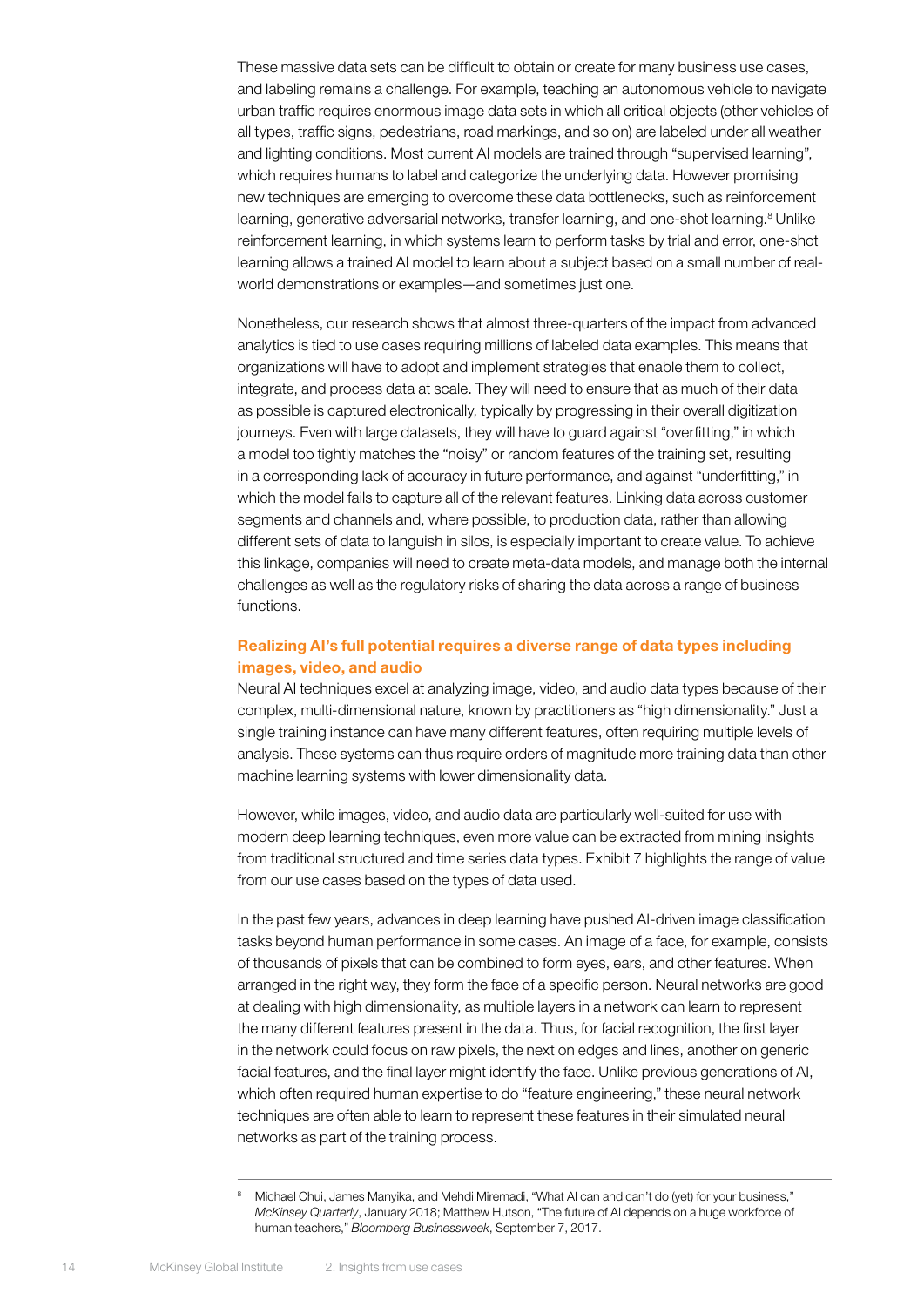An example of the progress that has been made can be found in the results of the annual ImageNet Large Scale Visual Recognition Challenge (Exhibit 8).<sup>9</sup> Since 2010 machine learning researchers have competed by submitting algorithms for detecting objects within a public database of 14 million labeled images. The increase in accuracy observed in 2012 is widely considered the harbinger of the deep learning revolution; for the first time, a deep neural net was used to address the problem and showed dramatic improvement over previous efforts. The accuracy of the best-performing algorithms (all now using deep learning) now exceeds "human level performance"—the accuracy level expected of a human performing the same task.

#### **Exhibit 7**

#### **Range of potential AI value impact by data type**



#### **Exhibit 8**





<sup>9</sup> Olga Russakovsky et al., "ImageNet Large Scale Visual Recognition Challenge," *International Journal of Computer Vision*, volume 115, issue 3, December 2015.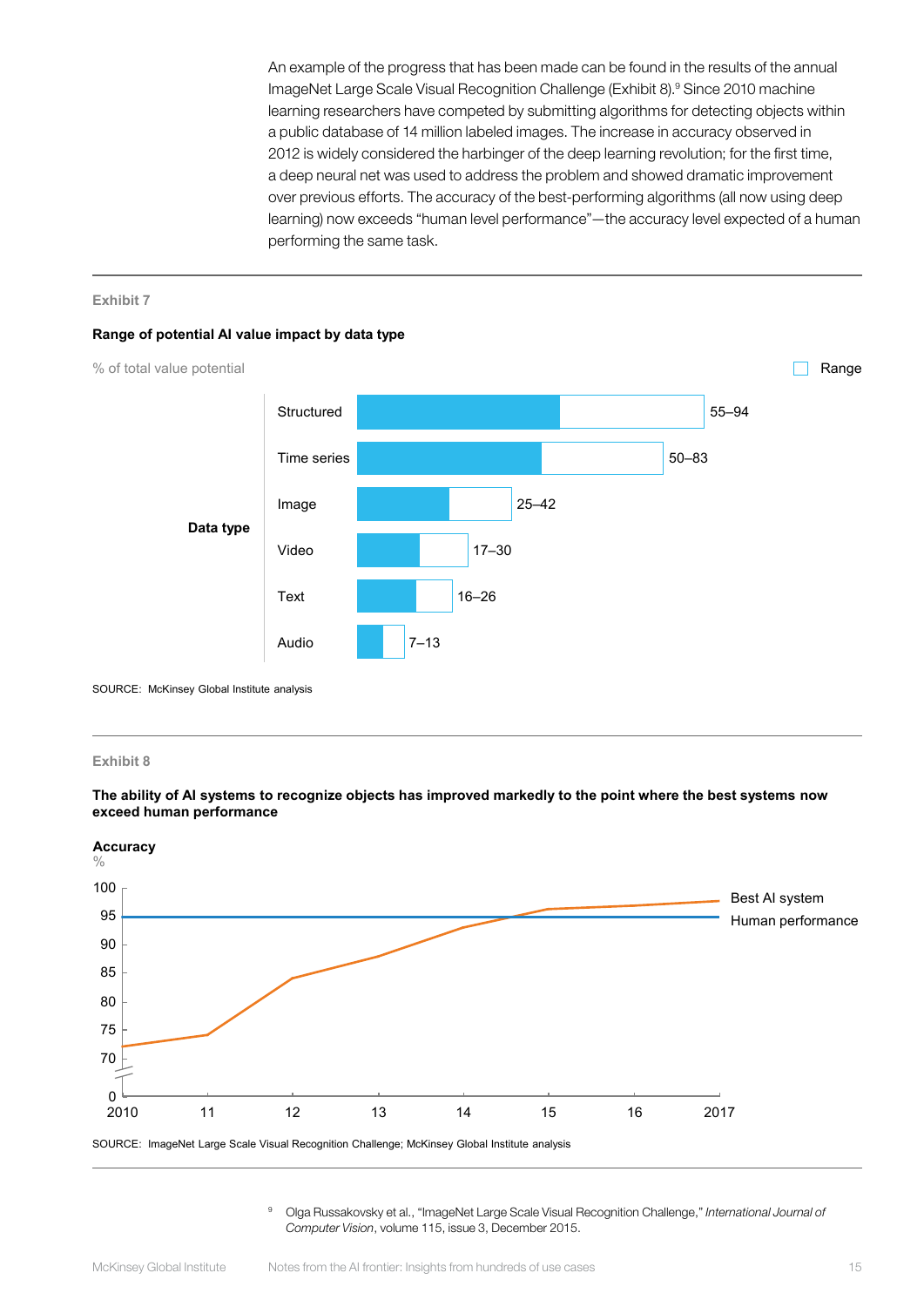These increases in performance using deep learning techniques enabled many of the consumer products we already take for granted, including services such as Siri, Alexa, and Cortana. Improved image-processing technology underpins some of the capabilities that are being tested in self-driving cars today.

Ongoing data acquisition for retraining AI systems is necessary; one out of three use cases requires model refreshes at least monthly and sometimes daily An analysis of our use cases shows that, along with issues around the volume and variety of data, velocity is also a requirement: AI techniques require models to be retrained to match potential changing conditions, so the training data must be refreshed frequently. In one-third of the cases, the model needs to be refreshed at least monthly, and almost one in four cases requires a daily refresh; this is especially true in marketing and sales and in supply-chain management and manufacturing (Exhibit 9).

#### **Exhibit 9**

**For about one-third of use cases, the models require frequent updating: three-quarters of those cases require monthly refreshes, while nearly one-quarter are at least weekly**

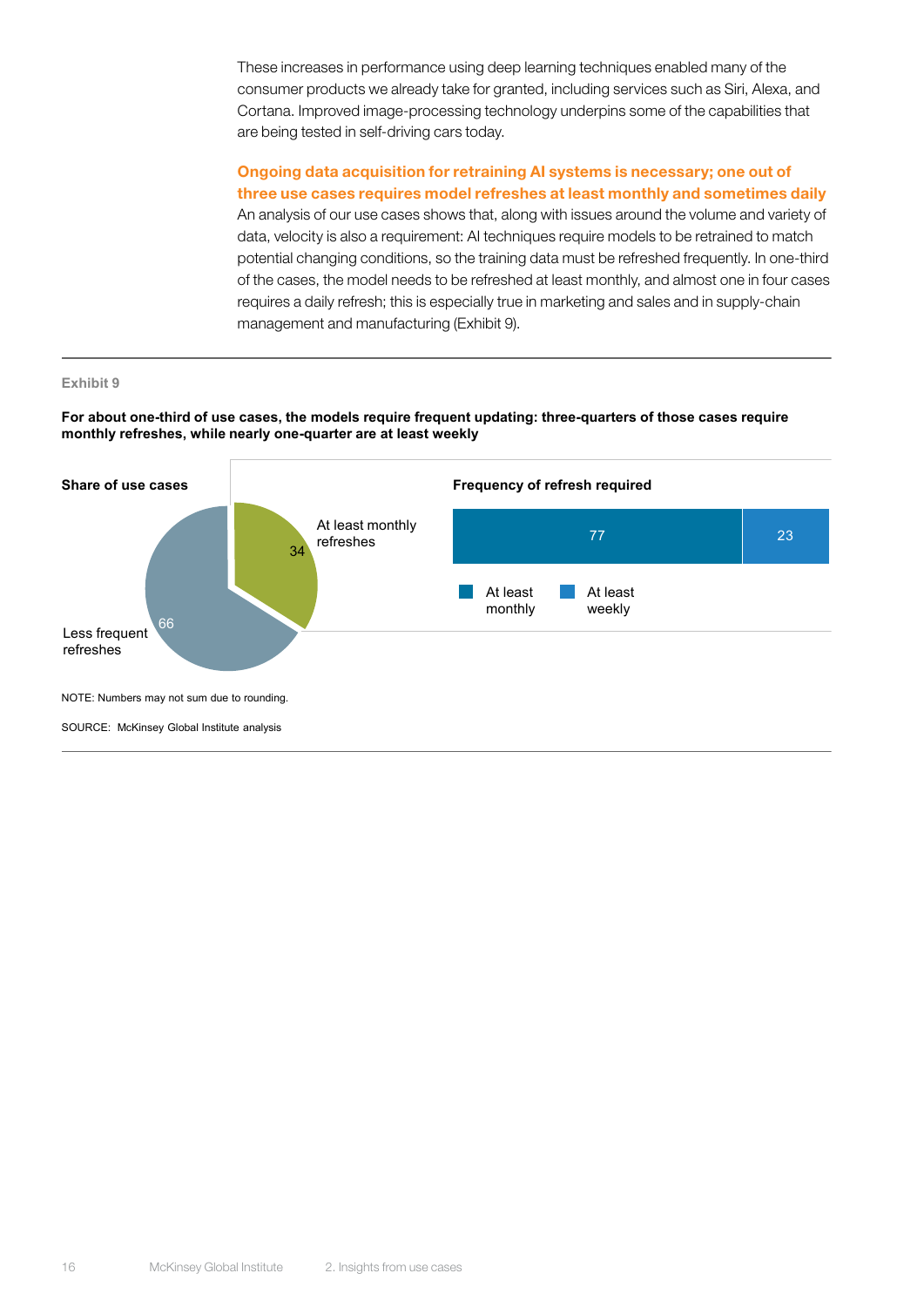# <span id="page-20-0"></span>3. SIZING THE POTENTIAL VALUE OF AI

An analysis of the value derived from our use cases suggests that AI can generate considerable value. We estimate that the AI techniques we cite in this report—feed forward neural networks and convolutional neural networks—together have the potential to create between \$3.5 trillion and \$5.8 trillion in value annually across nine business functions in 19 industries. The value as measured by percentage of industry revenue varies significantly among industries, depending on the specific applicable use cases, the availability of abundant and complex data, and regulatory and other constraints. While we found patterns in the potential of AI to create value within industries and functions, every company will need to look at the details of its business to estimate the opportunities to create value enabled by AI.

### AI COULD POTENTIALLY CREATE \$3.5 TRILLION TO \$5.8 TRILLION IN ANNUAL VALUE IN THE GLOBAL ECONOMY

We estimated a range of annual value to the global economy for both AI and other analytics techniques, based on the value we observed being created in current use cases and the potential value in projected future ones. The total annual value potential of AI alone across 19 industries and nine business functions in the global economy came to between \$3.5 trillion and \$5.8 trillion. This constitutes about 40 percent of the overall \$9.5 trillion to \$15.4 trillion annual impact that could potentially be enabled by all analytical techniques (Exhibit 10).

Per industry, we estimate that AI's potential value amounts to between 1 and 9 percent of 2016 revenue. Even the industry with the smallest potential value at stake, aerospace and defense (less than \$50 billion) could enable the annual creation of value that is equivalent to the GDP of Lebanon.

These figures are not forecasts for a particular period in time, but they are indicative of the considerable potential for the global economy that advanced analytics represents. The percentage of this potential that individual organizations, sectors, and functions can achieve will be the product of competitive and market dynamics, as well as of many choices and decisions—and indeed business model choices—by organizations and others. They include the developers of technology, policy makers who set the overall context, and customers who choose what to purchase. Some of this value will be captured in a variety of ways, for example it may result in more valued products and services, revenue growth, cost savings, or indeed consumer surplus. While the aggregate numbers may appear modest, in some use cases the advancements amount to radical transformation.

For AI to realize a substantial portion of the potential value we have estimated will require companies to deploy these techniques comprehensively in areas where they can most effectively harness their ability to make the complexity of data an advantage. Take the travel industry (by which we refer to all aspects of commercial passenger travel, from travel agents and airlines to hotels and online providers), in which the potential AI impact can more than double what is achievable using traditional analytic methods, amounting to between 7 and almost 12 percent of total revenue for the industry. To achieve that potential will require AI deployment in top-line revenue-related marketing and sales use cases, and bottom-line operations use cases, where in both cases the data are rich and the value of each incremental percentage point performance increase is significant. As an example of one single AI use case of the many that would be required for this industry to achieve its full potential, Hawaii's state tourism authority, working with a major online travel company, uses facial recognition software to monitor travelers' expressions through their computer webcams and deliver personalized offers.10

<sup>10</sup> *The Hawai'i tourism authority and Expedia Media Solutions use custom-built facial recognition software to create personalized travel marketing campaign*, Expedia Group, press release, September 26, 2016.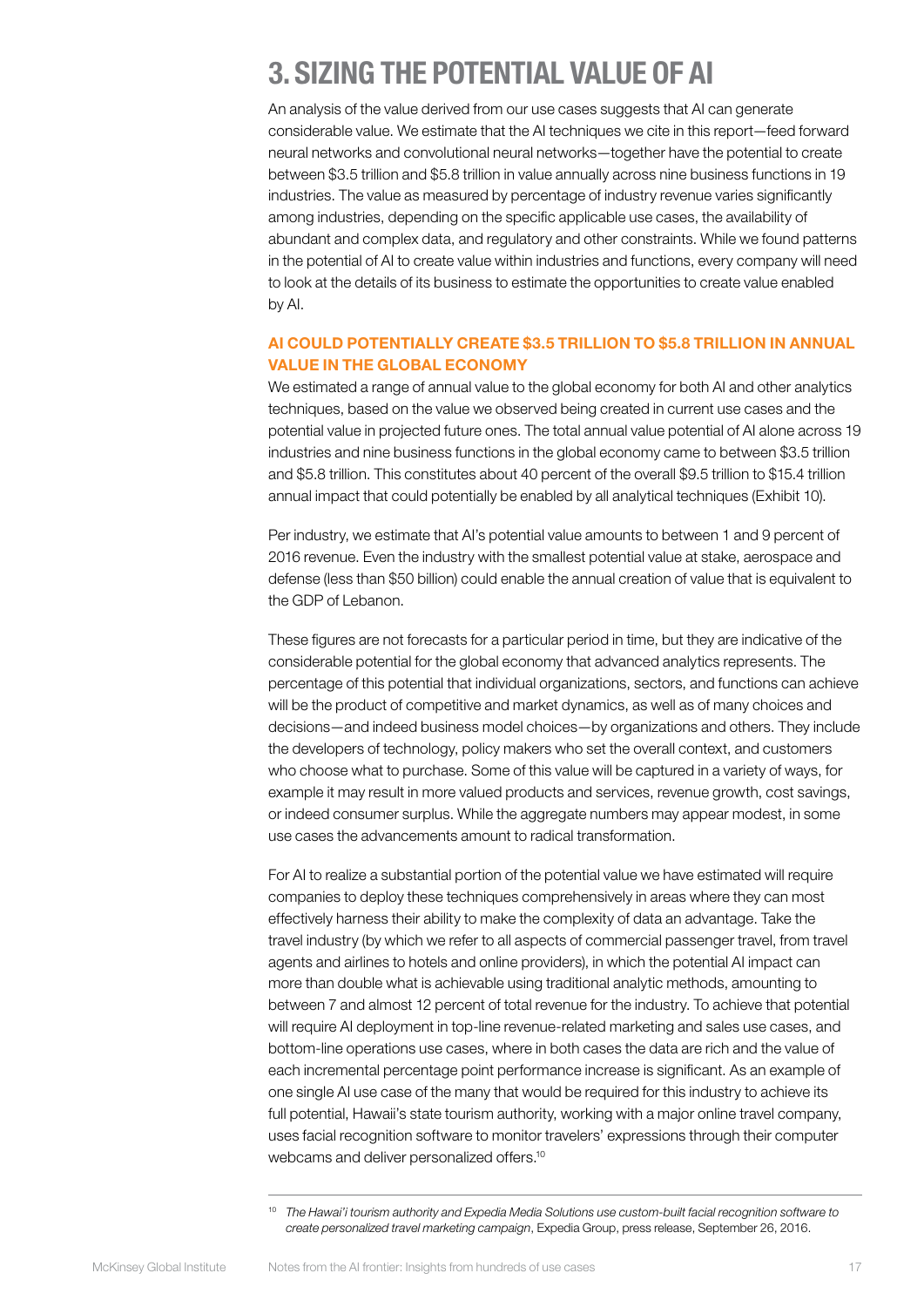#### **AI has the potential to create annual value across sectors totaling \$3.5 trillion to \$5.8 trillion, or 40 percent of the overall potential impact from all analytics techniques**

**Al impact**



#### **The potential value of AI by sector**



NOTE: Artificial Intelligence here includes neural networks only. Numbers may not sum due to rounding.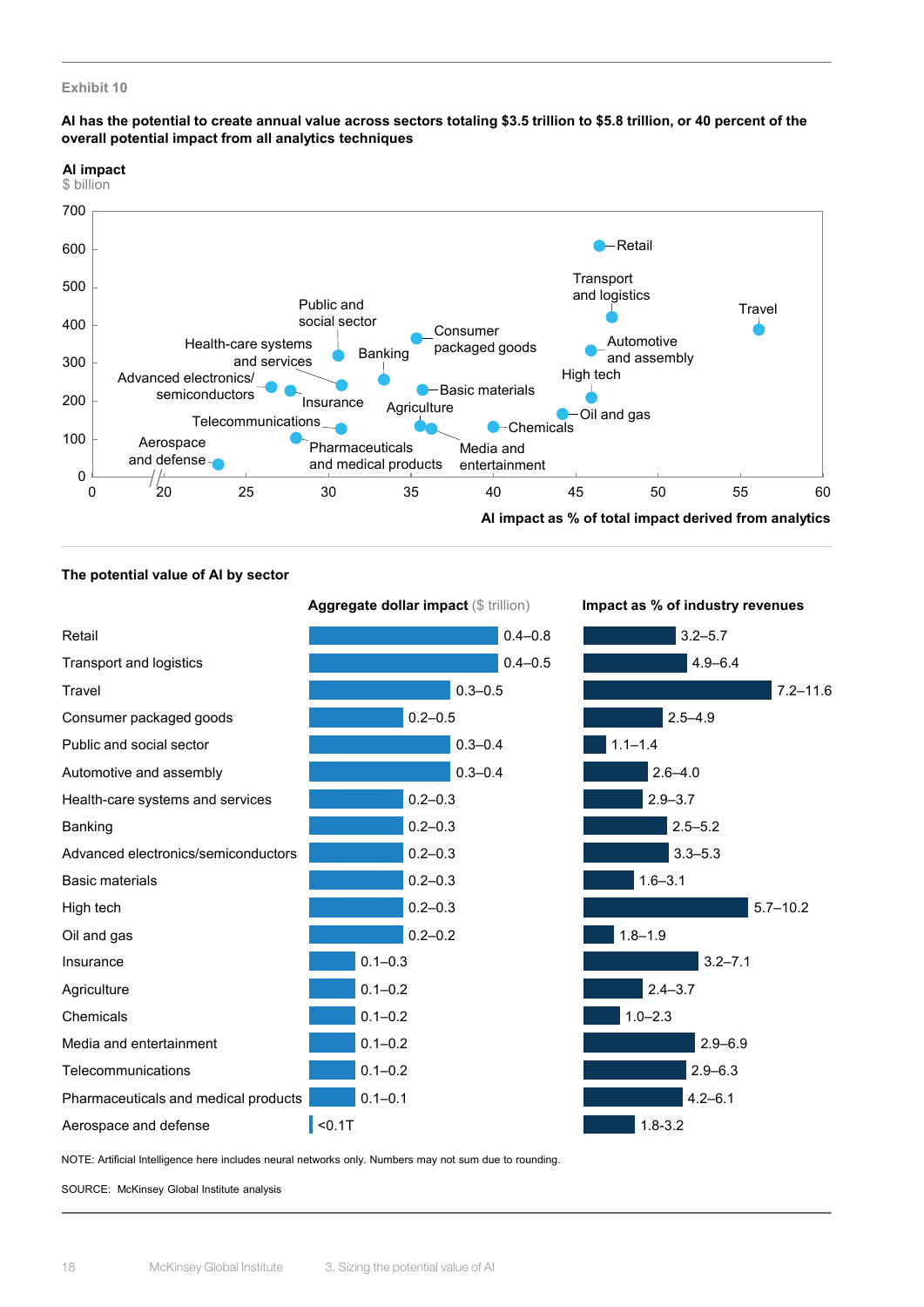By contrast, as a percentage of overall revenues, the potential annual value of the AI use cases we identified in telecommunications is between about 3 and 6 percent of industry revenue (still amounting to over \$100 billion in potential annual impact). While telecommunications operators have a large volume of customer data, much of that data is in structured forms for which firms can just as easily use more conventional analytics and machine learning techniques to leverage that data. The public sector also has a large volume of data, and a range of data types and use cases that make it a ripe area for AI applications. However, regulations and requirements for data privacy and interpretability, particularly in developed markets, present significant challenges to its use, and thus constrain the value potential.

Even with those caveats, industries for which we have estimated lower AI impact in terms of percentages of overall revenue compared with other sectors, such as aerospace, defense, and the public sector, nonetheless have the potential to create billions or even hundreds of billions of dollars of value from its deployment where appropriate. A key benefit of this exercise across industries is to provide executives and leaders in each industry with a perspective for where the largest potential opportunities lie. This will help them set priorities as well as identifying where they can benefit from AI.

## THE BIGGEST VALUE OPPORTUNITIES FOR AI ARE IN MARKETING AND SALES AND IN SUPPLY-CHAIN MANAGEMENT AND MANUFACTURING

From the use cases we have examined, we find that the greatest potential value impact from using AI are both in top-line-oriented functions, such as marketing and sales, and in bottomline-oriented operational functions, including supply-chain management and manufacturing (Exhibit 11). At a company level, every firm will need to examine its mix of functions to find the most attractive opportunities to use AI, and determine where it makes most sense to invest in AI deployment.

From the analysis of our use cases we can see broad applications of AI in marketing and sales across industries including consumer packaged goods, banking, retail, telecommunications, high tech, travel, insurance, and media and entertainment. Indeed, marketing and sales and supply-chain management together constitute some of the biggest areas of opportunity for AI (Exhibit 12). As noted earlier, AI is a powerful tool for personalizing product recommendations including through analyzing aggregated user data to understand individual customer preferences. Companies will nonetheless still need to think through business models that involve data use in such cases.

Consumer industries such as retail and high tech will tend to see more potential from marketing and sales AI applications because frequent and digital interactions between business and customers generate larger data sets for AI techniques to tap into. E-commerce platforms, in particular, stand to benefit. This is because of the ease with which these platforms collect customer information, such as click data or time spent on a web page, and can then customize promotions, prices, and products for each customer dynamically and in real time. For their part, brick-and-mortar retailers can implement AI applications to improve product assortment and inventory management per store, and to optimize their supply chains end-to-end. Indeed, they can take advantage of the Internet of Things to generate data usable by AI techniques to both improve the performance of their supply chains and apply some of the top-line innovations from the online world to the offline world, for example, by viewing dwell time in front of a physical display as analogous to spending more time viewing web or mobile content.<sup>11</sup>

<sup>&</sup>lt;sup>11</sup> See The Internet of Things: Mapping the value beyond the hype, McKinsey Global Institute, June 2015.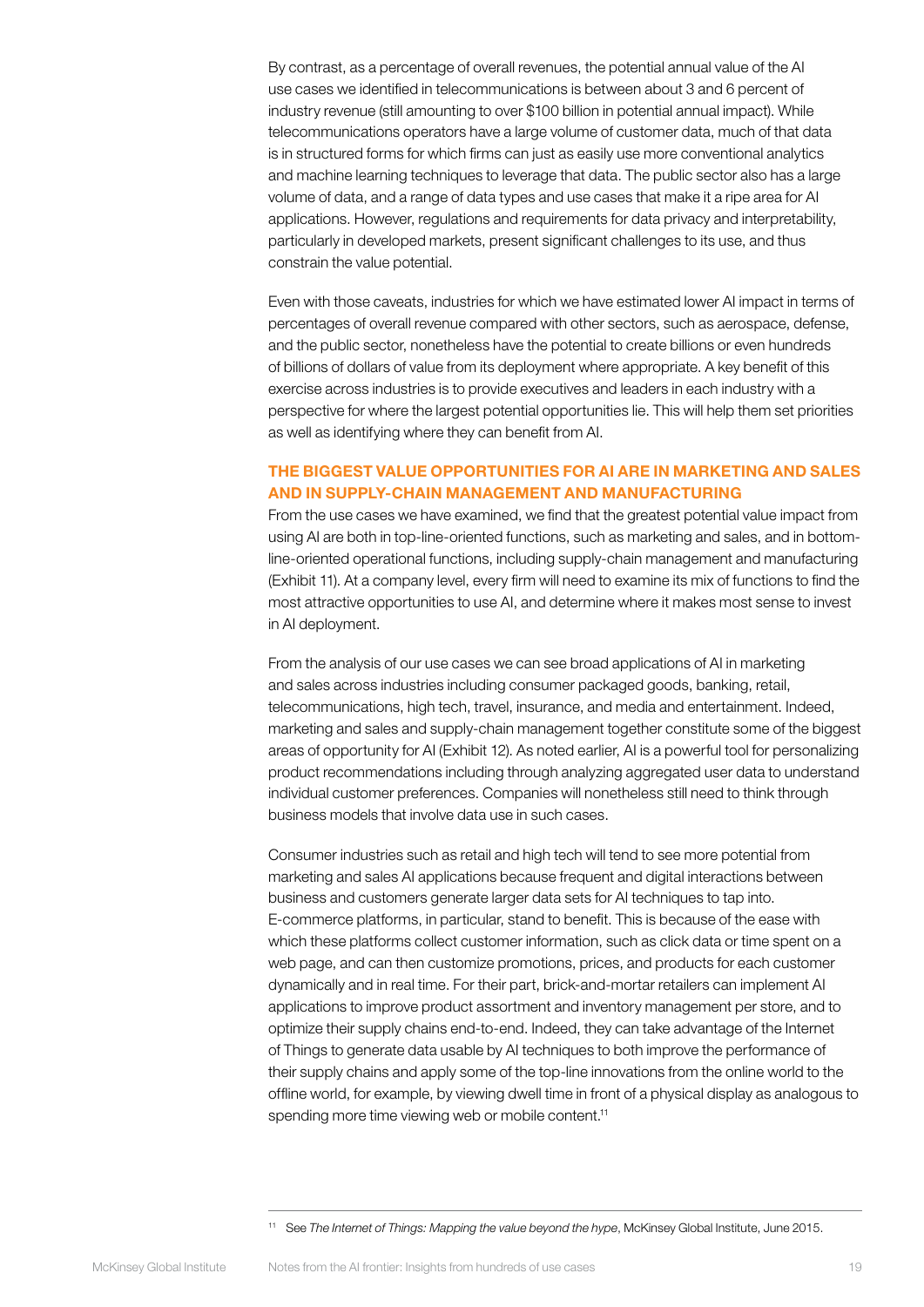#### **AI's potential impact is greatest in marketing and sales and supply-chain management and manufacturing, based on our use cases**



NOTE: Numbers may not sum due to rounding.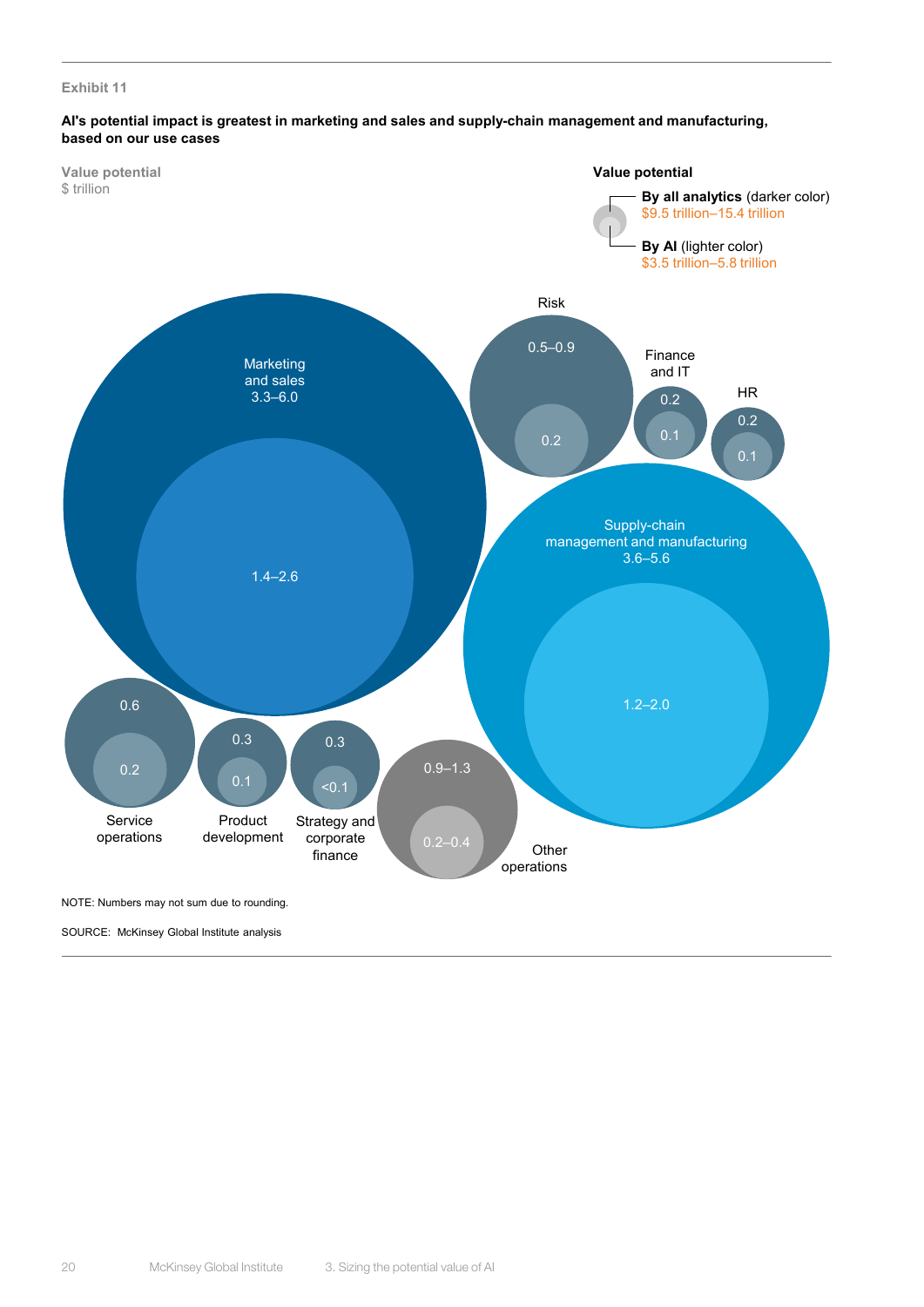#### **Marketing and sales and supply-chain management and manufacturing are among the functions where AI can create the most incremental value**

**Highest potential impact business problems per functional area** Impact size comparison by chart area) \$ trillion

| <b>Marketing and sales</b>                           | <b>Supply-chain management</b><br>and manufacturing | <b>Other</b>                                                                    |                                                                                       |                                              |     |                                                    |                                      |     |     |                                                              |                           |                                                           |  |
|------------------------------------------------------|-----------------------------------------------------|---------------------------------------------------------------------------------|---------------------------------------------------------------------------------------|----------------------------------------------|-----|----------------------------------------------------|--------------------------------------|-----|-----|--------------------------------------------------------------|---------------------------|-----------------------------------------------------------|--|
| <b>Customer service</b><br>management<br>$0.4 - 0.8$ |                                                     | Next product<br>to buy<br>(NPTB)<br>individual-<br>ized offering<br>$0.3 - 0.5$ |                                                                                       | <b>Price and</b><br>promotion<br>$0.3 - 0.5$ |     | Predictive                                         | Yield<br>optimization<br>$0.3 - 0.6$ |     |     | Workforce<br>productivity<br>and efficiency<br>$0.1 - 0.2$   |                           | <b>Predictive</b><br>service/<br>interven-<br>tion<br>0.2 |  |
|                                                      |                                                     |                                                                                 |                                                                                       |                                              |     | maintenance<br>$0.5 - 0.7$                         |                                      |     |     | <b>Task</b>                                                  | automation<br>$0.1 - 0.2$ | Product<br>develop-<br>ment cycle<br>0.1                  |  |
|                                                      |                                                     |                                                                                 |                                                                                       |                                              |     |                                                    |                                      |     |     | Fraud<br>and<br><b>Risk</b><br>debt<br>0.1<br>analy-<br>tics |                           | Product<br>feature<br>optimiza-<br>tion<br>< 0.1          |  |
|                                                      |                                                     |                                                                                 |                                                                                       |                                              |     | Procurement and spend                              |                                      |     |     | 0.1                                                          |                           | <b>Smart</b><br>capex                                     |  |
| <b>Customer</b><br>acquisition/                      |                                                     | Churn                                                                           |                                                                                       | Channel<br>manage-                           |     | analytics<br>$0.1 - 0.2$                           |                                      |     |     |                                                              | Analytics-                | < 0.1                                                     |  |
| lead generation<br>$0.1 - 0.3$                       |                                                     | reduction<br>$0.1 - 0.2$                                                        |                                                                                       | ment<br>$0.1 - 0.2$                          | 0.1 | Inventory and parts<br>optimization<br>$0.1 - 0.2$ |                                      | 0.1 | 0.1 | driven<br>accounting                                         | and IT<br>$0.1 - 0.2$     | Analytics-<br>driven HR<br>0.1                            |  |
|                                                      |                                                     |                                                                                 |                                                                                       |                                              |     |                                                    |                                      |     |     |                                                              |                           |                                                           |  |
| Marketing<br>budget<br>allocation                    |                                                     |                                                                                 | Logistics network<br>Sales and<br>and warehouse<br>demand<br>optimization<br>forecast |                                              |     |                                                    |                                      |     |     |                                                              |                           |                                                           |  |

NOTE: Numbers may not sum due to rounding.

SOURCE: McKinsey Global Institute analysis

In our use cases, for example, we found that using real-time data to predict hyperregional demand trends can increase sales by 0.25 percent to 0.75 percent, with margin improvements from lower waste and spoilage amounting to as much as half of one percentage point of sales. The impact can be considerably larger in pharmaceutical and medical products, in which predicting hyper-regional product demand and relevant health trends to inform inventory levels and reduce spoilage has the potential to raise sales by 5 to 10 percent.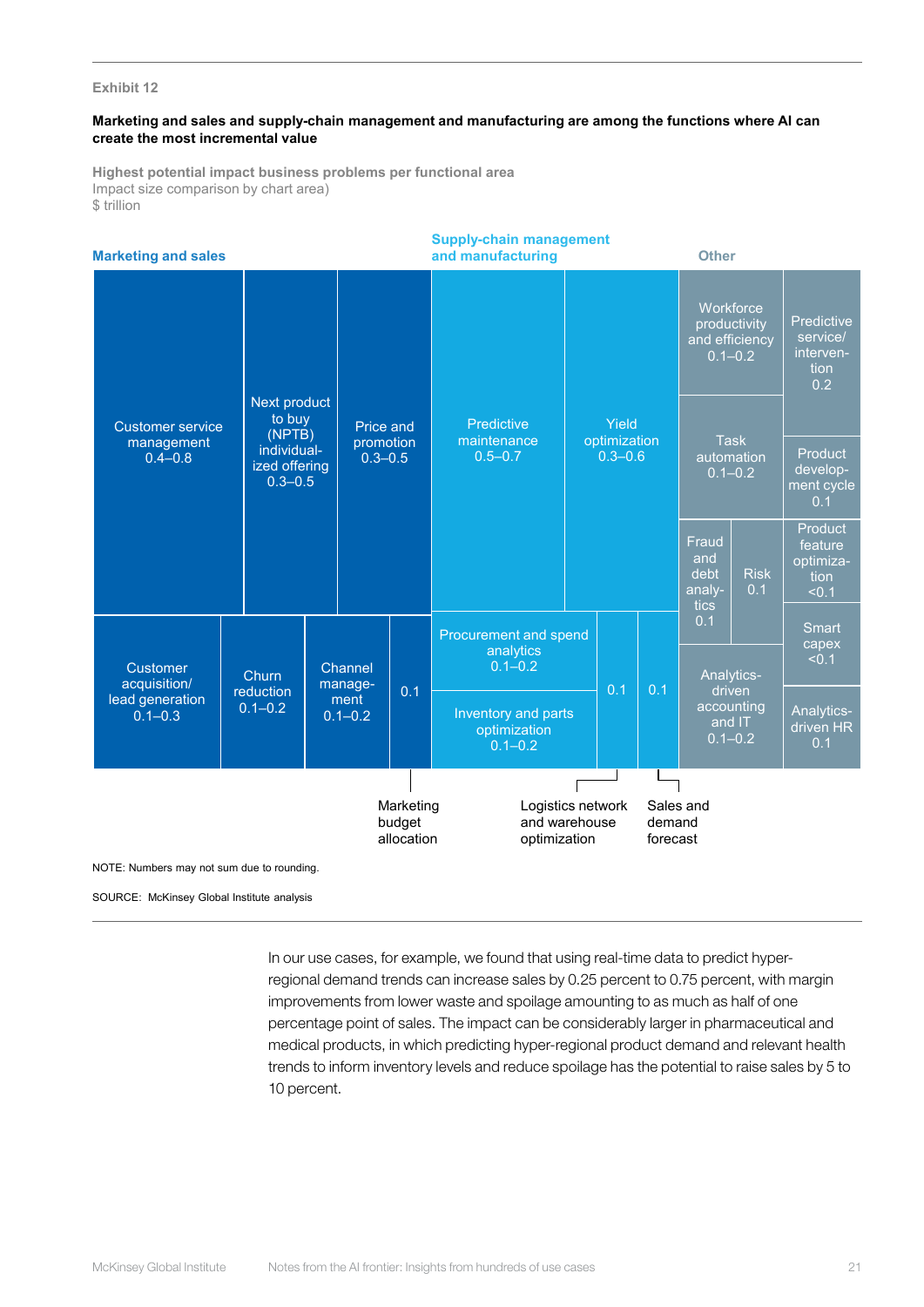AI's ability to conduct preventive maintenance and field force scheduling, as well as optimizing production and assembly processes, means that it also has considerable application possibilities and value potential across sectors including advanced electronics and semiconductors, automotive and assembly, chemicals, basic materials, transportation and logistics, oil and gas, pharmaceuticals and medical products, aerospace and defense, agriculture, and consumer packaged goods. In advanced electronics and semiconductors, for example, harnessing data to adjust production and supply-chain operations can minimize spending on utilities and raw materials, cutting overall production costs by 5 to 10 percent in our use cases.

# THE OPPORTUNITIES TO CREATE VALUE WITH AI CORRESPOND TO THE VALUE DRIVERS WITHIN INDUSTRIES

Identifying the opportunity for AI deployment depends on a range of factors that are specific to individual sectors and, within those sectors, to different types of businesses. Given the wide range of applicability of AI techniques, broadly speaking, if you want to know where AI can create the most value, you need to follow the money. For industries in which the main drivers of value are related to marketing and sales, including many consumer-facing industries, that is where the greatest value from deploying AI can be found. However, for industries in which the key driver of value is operational excellence, such as in advanced manufacturing and oil and gas, functions such as supply chain and manufacturing are those in which AI can create the most value.

It is instructive to compare industry sectors in terms of where AI has the greatest value potential. A detailed breakdown by sector is available on our interactive chart online. Here, by way of illustration, we take a snapshot of three sectors—retail, consumer packaged goods, and banking—where we have seen AI's impact (Exhibits 13–15). In retail, marketing and sales is the area with the most significant potential value from AI, and within that function, pricing and promotion and customer service management are the main value areas. Our use cases show that using customer data to personalize promotions, for example, including tailoring individual offers every day, can lead to a 1 to 2 percent increase in incremental sales for brick-and-mortar retailers alone. In packaged goods, supplychain management is the key function that could benefit from AI deployment. Among the examples in our use cases, we see how forecasting based on underlying causal drivers of demand rather than prior outcomes can improve forecasting accuracy by 10 to 20 percent, which translates into a potential 5 percent reduction in inventory costs and revenue increases of 2 to 3 percent. In banking, particularly retail banking, AI has significant value potential in marketing and sales, much as it does in retail. Although the banking industry has been among the fastest to adopt AI and capture the value in risk management, the benefits could be even greater for other industries. For example, AI is helping insurers price risk more accurately, pharmaceutical companies are using AI to reduce risk in clinical trials, and mining firms have deployed the technologies to anticipate disruptions to production.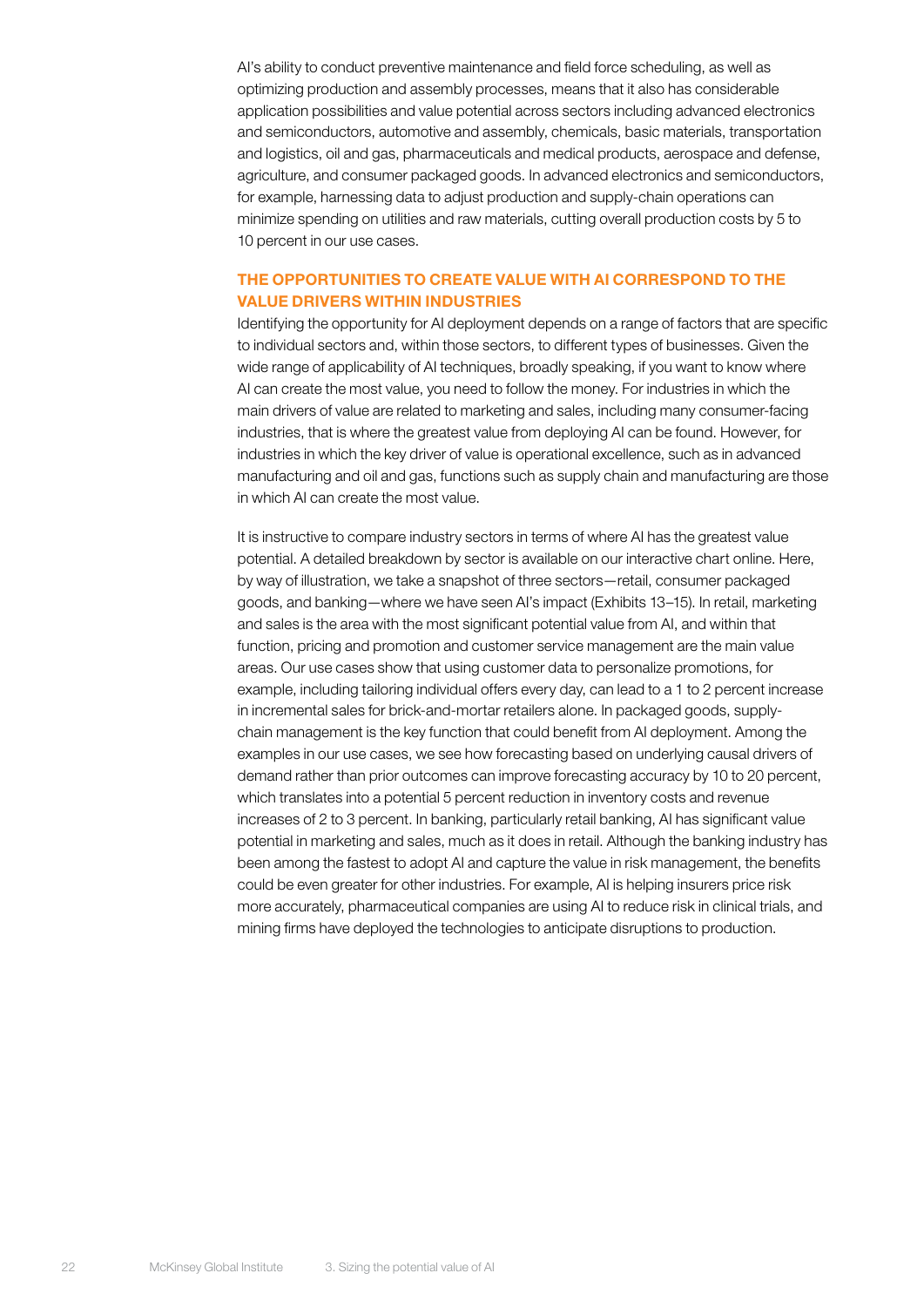#### **In retail, AI has the most potential impact in pricing and promotion and other marketing and sales areas**



NOTE: Numbers may not sum due to rounding. Not to scale.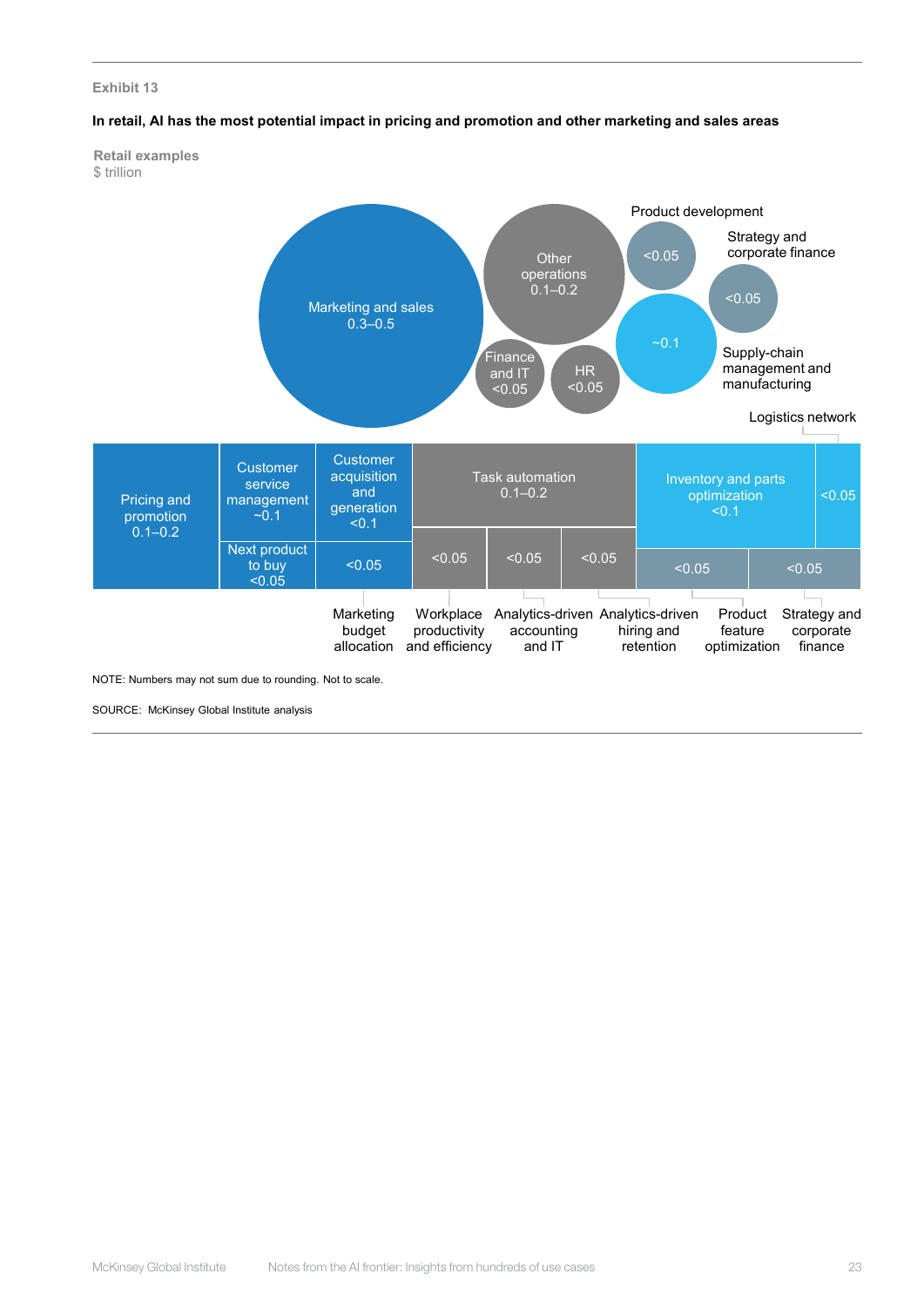**In consumer packaged goods, AI's greatest potential is in supply-chain management and manufacturing, including predictive maintenance**

**Packaged goods examples** \$ trillion



Procurement and Marketing budget Product development cycle optimization hiring and retention Analytics-driven allocation spend analytics

| <b>Predictive maintenance</b><br>$~1$ $~0.1$       | <b>Yield optimization</b><br>< 0.1 | < 0.05                                             | Channel<br>manage-<br>ment<br>< 0.05 | 0.05                     | < 0.05                                | < 0.05              |
|----------------------------------------------------|------------------------------------|----------------------------------------------------|--------------------------------------|--------------------------|---------------------------------------|---------------------|
| Inventory and parts<br>optimization<br>$~1$ $~0.1$ | < 0.05                             | < 0.05                                             |                                      | < 0.05                   | < 0.05                                | < 0.05              |
|                                                    | Sales and<br>demand<br>forecasting | Logistics network<br>and warehouse<br>optimization |                                      | Pricing and<br>promotion | Analytics-driven<br>accounting and IT | Other<br>operations |

NOTE: Numbers may not sum due to rounding. Not to scale.

SOURCE: McKinsey Global Institute analysis

As our library of use cases evolves, we expect to see significant value in some areas that is not fully captured in these figures. One example is risk in banking. We believe that this could be one of the biggest areas of impact for deep learning using neural networks. For example, incorporating AI into underwriting models could allow banks to underwrite entirely new types of customers, such as the unbanked or semi-banked, and capture significant value through improved fraud detection. The application of neural network techniques to these new use cases in risk will need to be further tested before we can size the impact.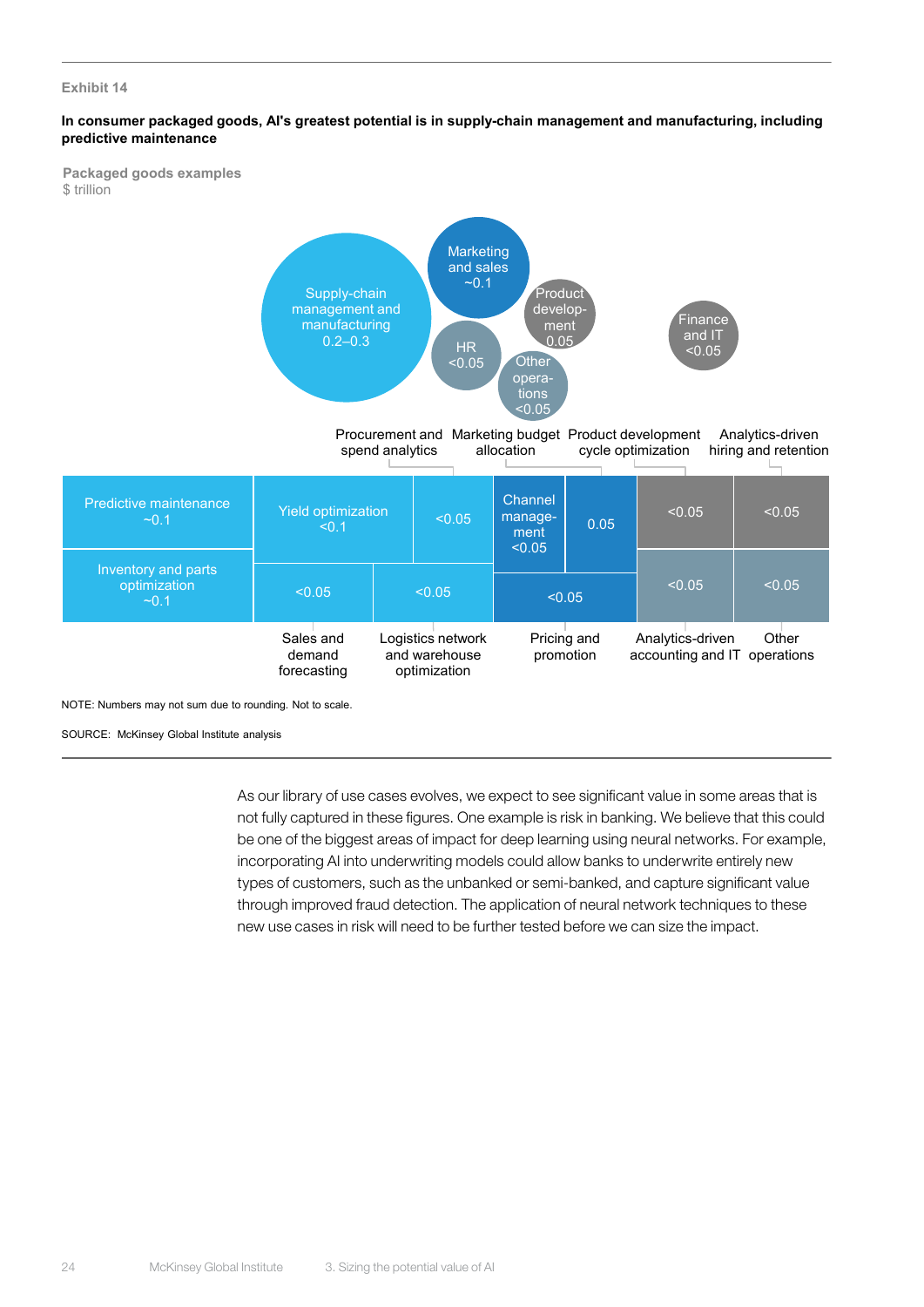#### **In banking, marketing and sales and risk are among the areas with the most potential value from AI**



NOTE: Numbers may not sum due to rounding. Not to scale.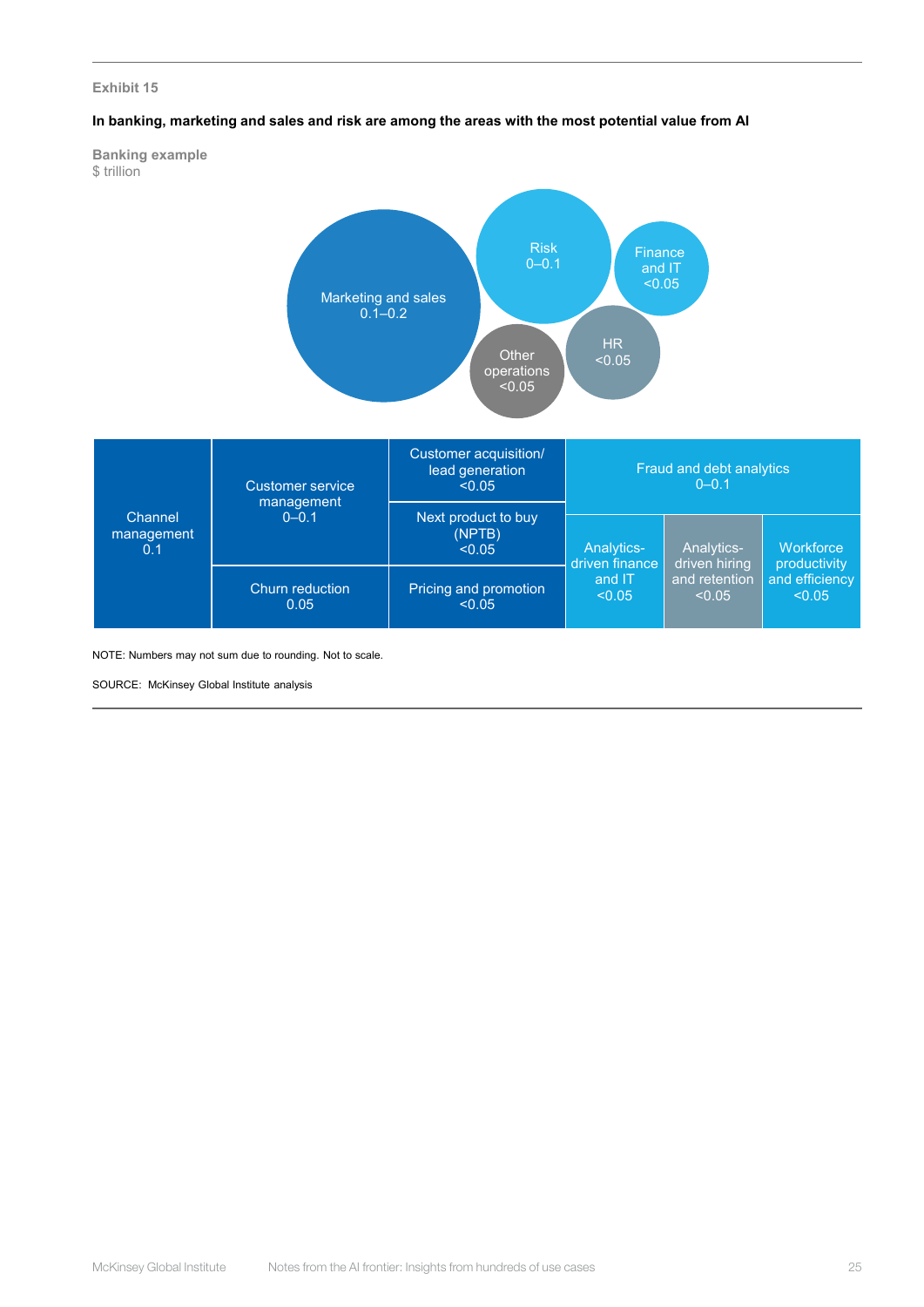# <span id="page-29-0"></span>4. THE ROAD TO IMPACT AND VALUE

Artificial intelligence is attracting growing amounts of corporate investment, and as the technologies develop, the potential value that can be unlocked is likely to grow. So far, however, only a few pioneering firms have adopted AI at scale. Prior research suggests that even among AI-aware firms, only about 20 percent are using one or more of the technologies in a core business process or at scale.<sup>12</sup> For all their promise, AI technologies have plenty of limitations that will need to be overcome, including not just data-related issues but also regulatory obstacles, and social and user acceptance. Yet the potential value to be harnessed provides a clear incentive for technology developers, companies, policy-makers, and users to try to tackle these issues.

# WHILE AI IS PROMISING, ITS USE STILL FACES LIMITATIONS AND **CHALLENGES**

As discussed, factors that could limit AI use include the requirements around the volume, type, and labeling of data. Other limitations are also significant, for now, although the evolving technologies themselves are starting to provide some solutions.

# Limitations include the need for massive data sets, difficulties in explaining results, generalizing learning, and potential bias in data and algorithms

Among the limitations we have identified, five stand out.<sup>13</sup> First is the challenge of labeling training data, which often must be done manually and is necessary for supervised learning. Ironically, machine learning often requires large amounts of manual effort; in supervised learning, the set of machine learning techniques that is most often used, machines are taught; they don't learn "by themselves." Promising new techniques are emerging to address this challenge, such as reinforcement learning (discussed earlier) and in-stream supervision, in which data can be labeled in the course of natural usage.14 Second is the difficulty of obtaining data sets that are sufficiently large and comprehensive to be used for training; for many business use cases, creating or obtaining such massive data sets can be difficult—for example, limited clinical-trial data to predict health-care treatment outcomes more accurately. Third is the difficulty of explaining in human terms results from large and complex models: why was a certain decision reached? Product certifications in health care, as well as in the automotive, chemicals, and aerospace industries, for example, can be an obstacle; among other constraints, regulators often want rules and choice criteria to be clearly explainable. Some nascent approaches to increasing model transparency, including local-interpretable-model-agnostic explanations (LIME), may help resolve this explanation challenge in many cases.15 Fourth is the generalizability of learning: AI models continue to have difficulties in carrying their experiences from one set of circumstances to another. That means companies must commit resources to train new models even for use cases that are similar to previous ones. Transfer learning—in which an AI model is trained to accomplish a certain task and then quickly applies that learning to a similar but distinct activity, is one promising response to this challenge.16

The fifth limitation concerns the risk of bias in data and algorithms. Unlike the other limitations listed, which may eventually be resolved by technical advances, this issue of bias touches on concerns that are more social in nature and which could require broader steps to resolve, such as understanding how the processes used to collect training data can

<sup>12</sup> Ibid. McKinsey Global institute, *Artificial intelligence*, June 2017.

<sup>13</sup> Ibid. Michael Chui, James Manyika, and Mehdi Miremadi, "What AI can and can't do (yet) for your business," *McKinsey Quarterly*, January 2018.

<sup>&</sup>lt;sup>14</sup> Eric Horvitz, "Machine learning, reasoning, and intelligence in daily life: Directions and challenges," *Proceedings of Artificial Intelligence Techniques for Ambient Intelligence*, Hyderabad, India, January 2007.

<sup>&</sup>lt;sup>15</sup> LIME attempts to identify which parts of input data a trained model relies on most to make predictions.

<sup>&</sup>lt;sup>16</sup> For an early example application, see John Guttag, Eric Horvitz, and Jenna Wiens, "A study in transfer learning: Leveraging data from multiple hospitals to enhance hospital-specific predictions," *Journal of the American Medical Informatics Association*, volume 21, number 4, 2014.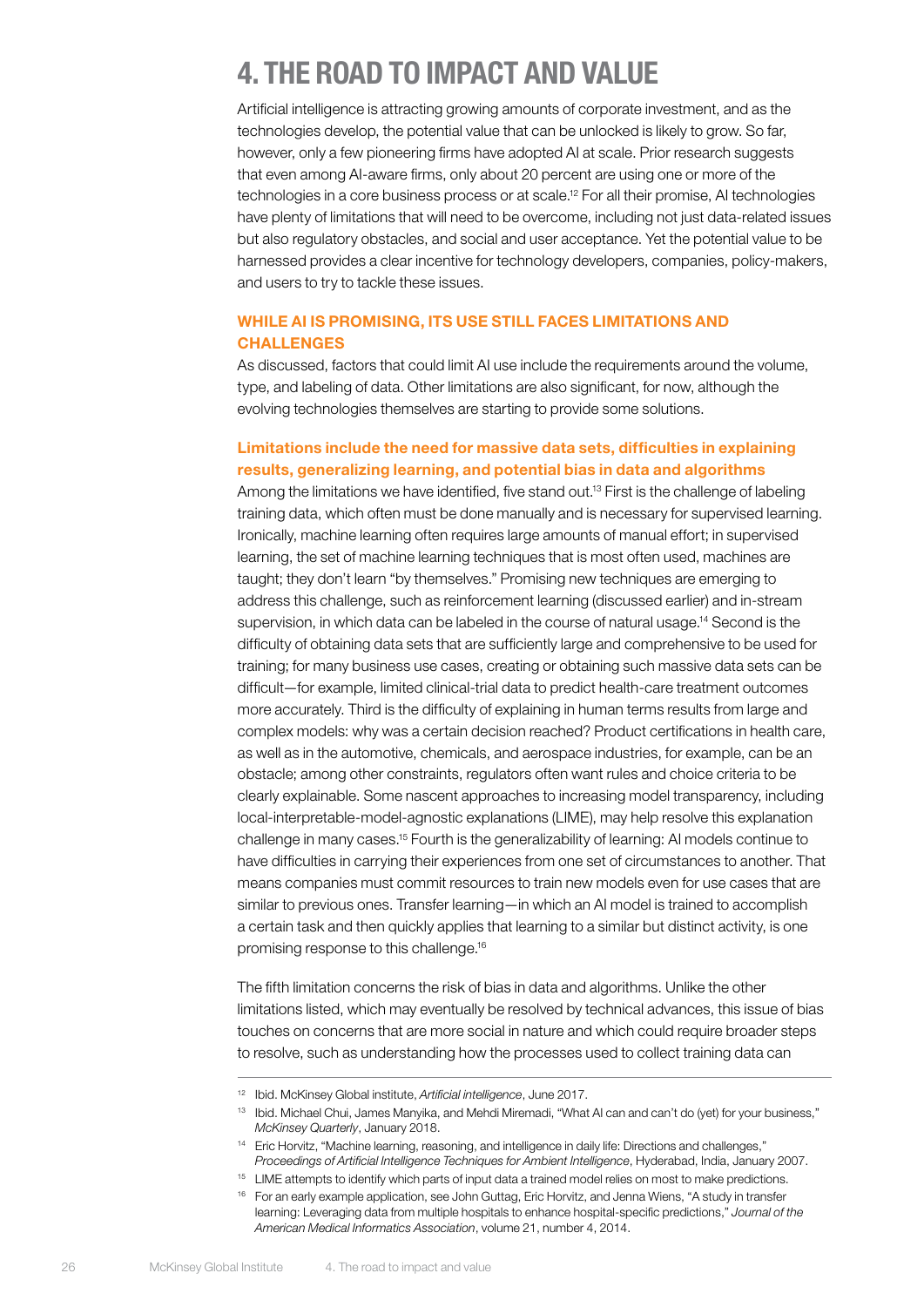influence the behavior of models they are used to train. In certain instances, when applied incorrectly, AI models risk perpetuating existing social and cultural biases. For example, unintended biases can be introduced when training data are not representative of the larger population to which an AI model is applied. Thus, data collected from a city-wide video camera network will likely show more instances of all kinds of signals, from crime to outdoor advertising engagements, in areas where the density of deployed cameras is higher, which might not be representative of the number of instances of these occurrences in a city as a whole. Similarly, facial recognition models trained on a population of faces corresponding to the demographics of artificial intelligence developers could struggle when applied to populations with more diverse characteristics.17

Moreover, a recent report on the malicious use of AI highlights a range of security threats, from sophisticated automation of hacking to hyper-personalized political disinformation campaigns.18 Among the risks it lists are threats associated with privacy invasion and social manipulation from the use of AI to automate tasks involved in surveillance, such as analyzing mass-collected data, persuasion, including creating targeted propaganda, and deception, for example with manipulated videos. Multiple research efforts are under way to identify best practices and address such issues in academic, non-profit, and private-sector research.

### Organizational challenges around technology, processes, and people can slow or impede AI adoption

Organizations planning to adopt significant deep learning efforts will need to consider a spectrum of options about how to do so. The range of options includes building a complete in-house AI capability either gradually in an organic way or more rapidly through acquisitions, outsourcing these capabilities, or leveraging AI-as-a-service offerings.

Given the importance of data, it is vital for organizations to develop strategies for the creation and/or acquisition of training data. But the effective application of AI also requires organizations to address other key data challenges, including establishing effective data governance, defining ontologies, data engineering around the "pipes" from data sources, managing models over time, building the data pipes from AI insights to either human or machine actions, and managing regulatory constraints.

Given the significant computational requirements of deep learning, some organizations will maintain their own data centers, because of regulations or security concerns, but the capital expenditures could be considerable, particularly when using specialized hardware. Cloud vendors offer another option.

Process can also become an impediment to successful adoption unless organizations are digitally mature. On the technical side, organizations will have to develop robust data maintenance and governance processes, and implement modern software disciplines such as Agile and DevOps. Even more challenging, in terms of scale, is overcoming the "last mile" problem of making sure the superior insights provided by AI are instantiated in the behavior of the people and processes of an enterprise.

On the people front, much of the construction and optimization of deep neural networks remains something of an art requiring real experts to deliver step-change performance increases. Demand for these skills far outstrips supply at present; according to some estimates fewer than 10,000 people have the skills necessary to tackle serious AI problems

<sup>17</sup> Joy Buolamwini and Timnit Gebru. "Gender shades: Intersectional accuracy disparities in commercial gender classification," *Proceedings of Machine Learning Research*, 2018. http://proceedings.mlr.press/v81/ buolamwini18a/buolamwini18a.pdf

<sup>18</sup> Miles Brundage et al., *The malicious use of artificial intelligence: Forecasting, prevention, and mitigation*, Future of Humanity Institute, February 2018.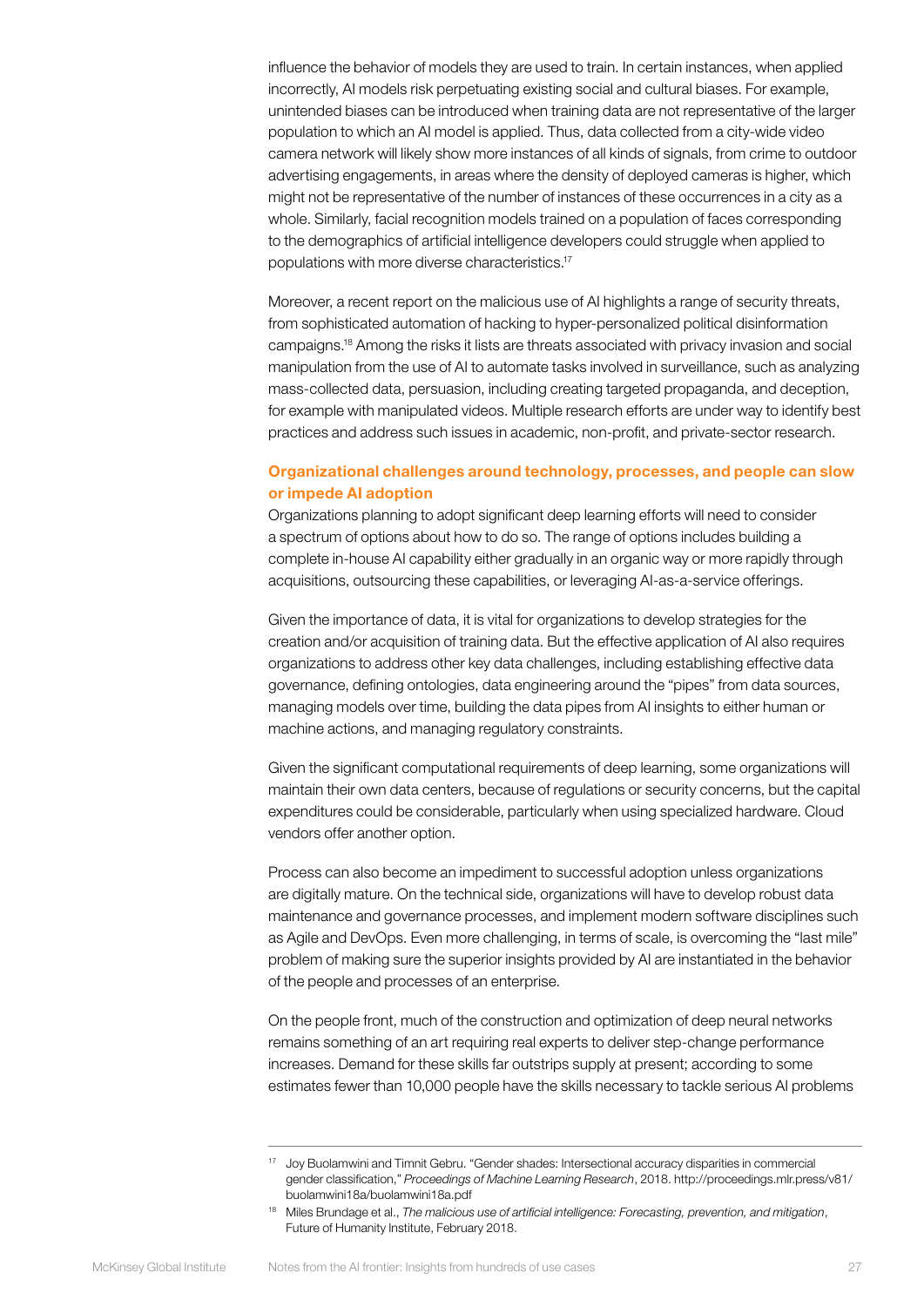and competition for them is fierce amongst the tech giants.19 Companies wanting to build their own AI solutions will need to consider whether they have the capacity to attract and retain these specialized skills.

#### AI can seem an elusive business case for now

Where AI techniques and data are available and the value is clearly proven, organizations can already pursue the opportunity. But in some areas, the techniques today may be mature and the data available, but the cost and complexity of deploying AI may simply not be worthwhile, given the value that could be generated. For example, an airline could use facial recognition and other biometric scanning technology to streamline aircraft boarding, but the value of doing so may not justify the cost and issues around privacy and personal identification. A recent Stanford University study found that deep neural networks can make highly accurate bond price predictions, but took hours to come up with the answer, whereas other "simpler" techniques produced an answer that was only slightly less accurate but very rapid—just four seconds.<sup>20</sup> For a bond trader that timing difference is critical.

Similarly, we can see potential cases in which the data and the techniques are maturing, but the value is not yet clear. For example, in mining, AI could potentially play a significant role in providing ore body insights, thereby allowing for more efficient exploration, drilling, and mine planning. Given the high capital expenditure costs usually involved in this sector, the benefits could be very significant, but for now are unmeasurable. In other sectors, including banking, opportunities that may exist are sometimes in areas closely guarded as competitive secrets.

In the most unpredictable scenario of all, either the data (both the types and volume) or the techniques are simply too new and untested to know how much value they could unlock. For example, in health care, if AI could build on the superhuman precision we are already starting to see with X-ray analysis and broaden that to more accurate diagnoses and even automated medical procedures, the economic value could be very significant. At the same time, the complexities and costs of arriving at this frontier are also daunting. Among other issues, it would require flawless technical execution and resolving issues of malpractice insurance and other legal concerns.

#### Societal concerns and regulations can constrain AI use

Societal concerns and regulations can affect potential value capture from AI, including in use cases related to personally identifiable information. This is particularly relevant at a time of growing public debate about the use and commercialization of individual data on some online platforms.<sup>21</sup> Use and storage of personal information is especially sensitive in sectors such as banking, health care, and pharmaceutical and medical products, as well as in the public and social sector. Alongside these questions about privacy, issues of fairness and equity may arise from bias in data, as well as concerns about transparency and accountability in the use of massively complex algorithms. In addition to addressing these issues, businesses and other users of data for AI will need to continue to evolve business models related to data use in order to address societies' concerns. Furthermore, regulatory requirements and restrictions can differ from country to country, as well from sector to sector. In the European Union, for example, automated individual decision making—that is, algorithms that make decisions based on user-level predictors—will be shaped by the EUwide general data protection regulation taking effect in 2018, which provides for a right to an explanation for some decisions made by machines. This could affect the insurance industry,

<sup>19</sup> Cade Metz, "Tech giants are paying huge salaries for scarce AI talent," *The New York Times*, October 22, 2017.

<sup>20</sup> "Neural networks face unexpected problems in analyzing financial data," *MIT Technology Review*, May 10, 2017.

<sup>21</sup> Julia Angwin, *Dragnet Nation: A quest for privacy, security, and freedom in a world of relentless surveillance*, Times Books, 2014; see also Anna Bernasek and D. T. Mongan, *All you can pay: How companies use our data to empty our wallets*, Nation Books, 2015.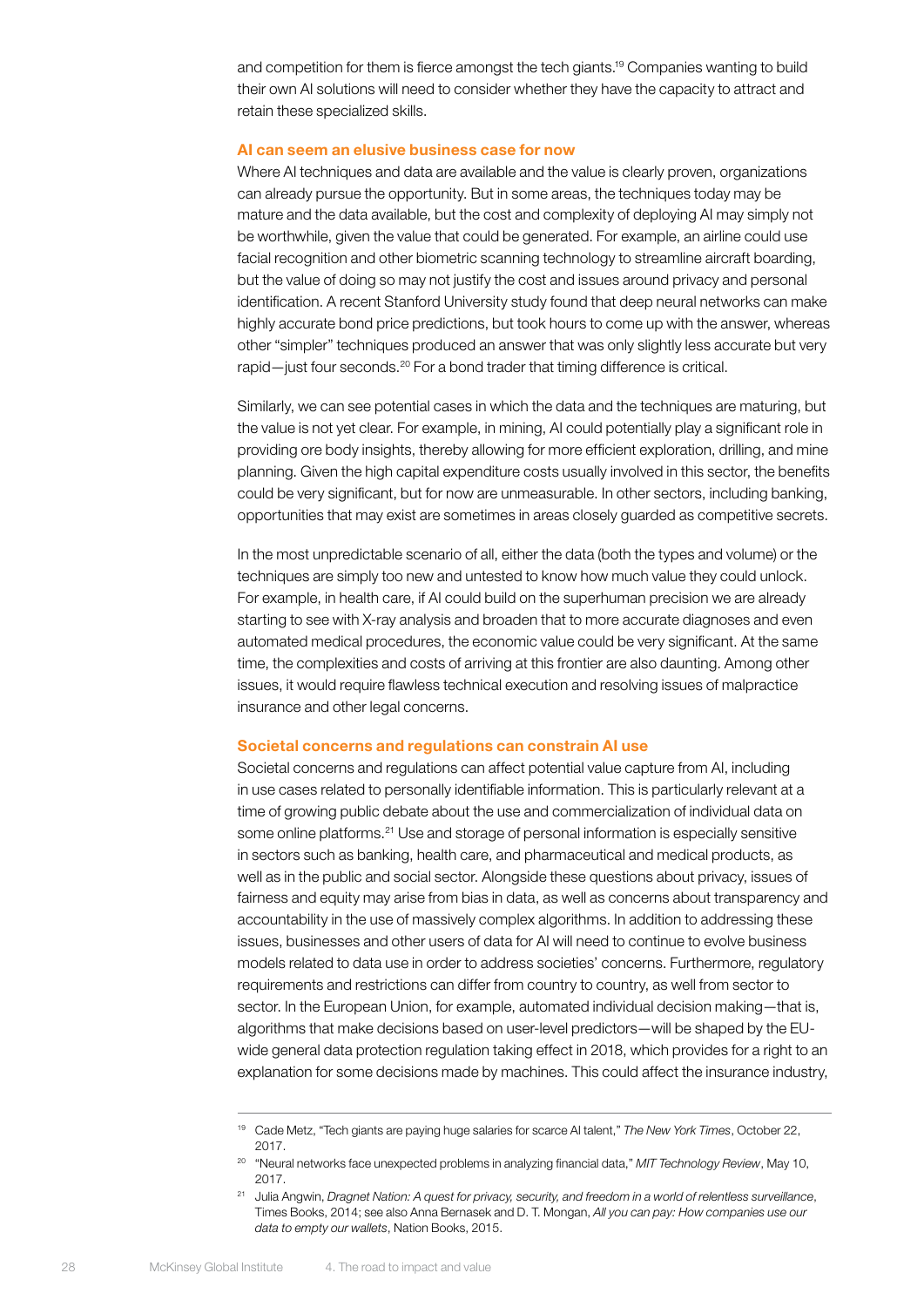for example, in which underwriters could be required to explain how machines derived their answers about whether to underwrite the risk or explain why the premium was set at a certain level.

#### IMPLICATIONS FOR STAKEHOLDERS

As we have seen, it is a company's ability to execute against AI models, rather than the models themselves, that creates value. In prior publications, we have detailed some of the general implications for companies as they adopt AI and analytics.22 In this final section, we sketch out some of the high-level implications of our study of AI use cases for providers of AI technology, appliers of AI technology, and policy makers who set the context for both.

#### For AI technology provider companies

Many companies that develop or provide AI to others have considerable strength in the technology itself and the data scientists needed to make it work, but they can lack a deep understanding of end markets. This is a challenge, since our research has shown that most of the potential impact of AI comes from improving the performance in existing use cases—in other words, the fundamental drivers of the businesses of their potential customers. Furthermore, many of these companies are asking how they should prioritize their resources, whether it is R&D, marketing and sales, or other functions to take advantage of AI opportunities.

Understanding the value potential of AI across sectors and functions can help shape the portfolios of these AI technology companies. That said, they shouldn't necessarily only prioritize the areas of highest potential value. Instead, they can combine that data with complementary analyses of the competitor landscape, of their own existing strengths including technology and data strengths, their sector or function knowledge, and their customer relationships, to shape their investment portfolios.

On the technical side, the mapping of problem types and techniques to sectors and functions of potential value can guide a company with specific areas of expertise as to where to focus. Similarly, for technology companies that have access to certain types of data, this mapping can help guide them to where their access to data can provide them with the most leverage, and toward data gaps needing to be filled. Finally, more innovation is needed to continue to advance the frontier of AI and address some ongoing technical limitations.

#### For companies adopting AI to transform and power their own businesses

Many companies seeking to adopt AI in their operations have started machine learning and AI experiments across their business—and are likely to be bombarded by technology companies trying to sell them "AI solutions." Before launching more pilots or testing solutions, it is useful to step back and take a holistic approach to the issue, moving to create a prioritized portfolio of initiatives across the enterprise, including AI and the wider analytic and digital techniques available. For a business leader to create an appropriate portfolio, it is important to develop an understanding about which use cases and domains have the potential to drive the most value for a company, as well as which AI and other analytical techniques will need to be deployed to capture that value. This portfolio ought to be informed not only by where the theoretical value can be captured, but by the question of how the techniques can be deployed at scale across the enterprise. The question of how analytical techniques are scaling is driven less by the techniques themselves and more by a company's skills, capabilities, and data. Companies will need to consider efforts on the "first mile," that is, how to acquire and organize data and efforts, as well as on the "last mile", or how to integrate the output of AI models into work flows, ranging from clinical trial managers and sales force managers to procurement officers. Previous MGI research suggests that

<sup>22</sup> See for example, *Artificial intelligence: The next digital frontier?* McKinsey Global Institute, June 2017 and *The age of analytics: Competing in a data-driven world*, McKinsey Global Institute, December 2016.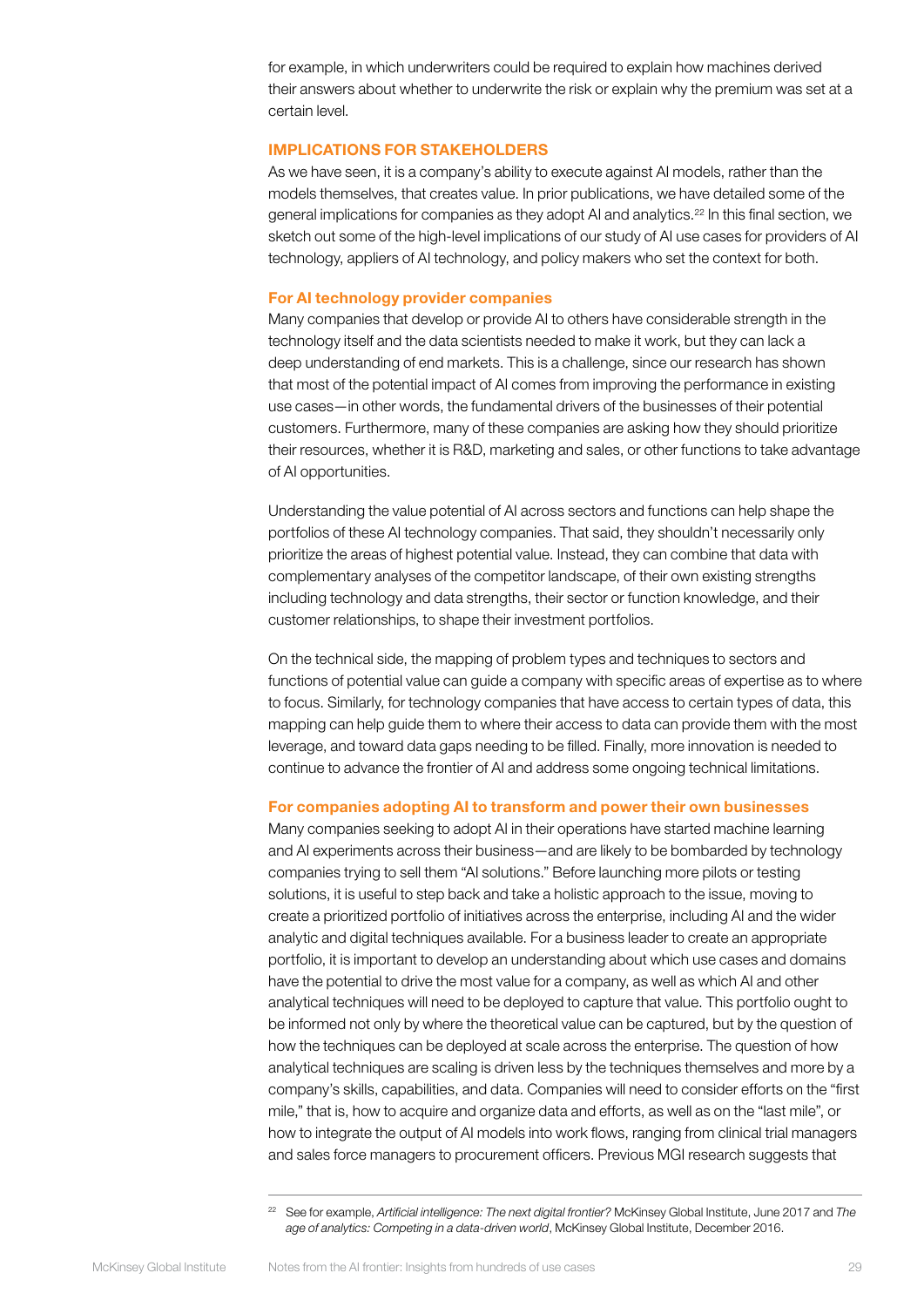AI leaders invest heavily in these first- and last-mile efforts.<sup>23</sup> In addition, given growing user and societal concerns, companies deploying AI will need to think through their safe and responsible data use and the business models they employ that make use of the user or customer data.

#### For policy makers

Policy makers will need to strike a balance between supporting the development of AI technologies and managing any risks from bad actors, as well as irresponsible use of AI techniques and the data they employ. They have an interest in supporting broad adoption, since AI can lead to higher labor productivity, economic growth, and societal prosperity. Tools to help them include public investments in research and development as well as support for a variety of training programs, which can help nurture AI talent. On the issue of data, governments can spur the development of training data directly through open data initiatives. Opening up public-sector data can spur private-sector innovation. Setting common data standards can also help.

AI is also raising new questions for policy makers to grapple with for which historical tools and frameworks may not be adequate.<sup>24</sup> Therefore, some policy innovations will likely be needed to cope with these rapidly evolving technologies. But given the scale of the beneficial impact on business, the economy, and society, the goal should not be to constrain the adoption and application of AI, but rather to encourage its beneficial and safe use.

•••

The several hundred use cases we examined underscore the value and performance enhancement that adoption of AI technologies can bring, and provide some indication of where AI can most usefully be deployed. To capture that value, CEOs and other C-suite executives will need to ramp up and staff their analytics capabilities; as our use cases show, AI can most often be adopted and create value where other analytics methods and techniques are also creating value. For companies seeking to deploy AI, that means the same basics will need to be in place, especially moving forward on digitizing their enterprises. As we have seen, abundant volumes of rich data from images, audio, and video, and large-scale text are the essential starting point and lifeblood of creating value with AI. Above all, our analysis of use cases suggests that successful AI adoption will require focus and setting of priorities. Its value is tremendous—and looks set to become even more so as the technologies themselves advance. Identifying where and how that value can be captured looks likely to become one of the key business challenges of our era.

<sup>23</sup> *The age of analytics: Competing in a data-driven world*, McKinsey Global Institute, December 2016.

<sup>&</sup>lt;sup>24</sup> Bank risk management is one example. See Ignacio Crespo, Pankai Kumar, Peter Noteboom, and Marc Taymans, *The evolution of model risk management*, McKinsey & Company, February 2017.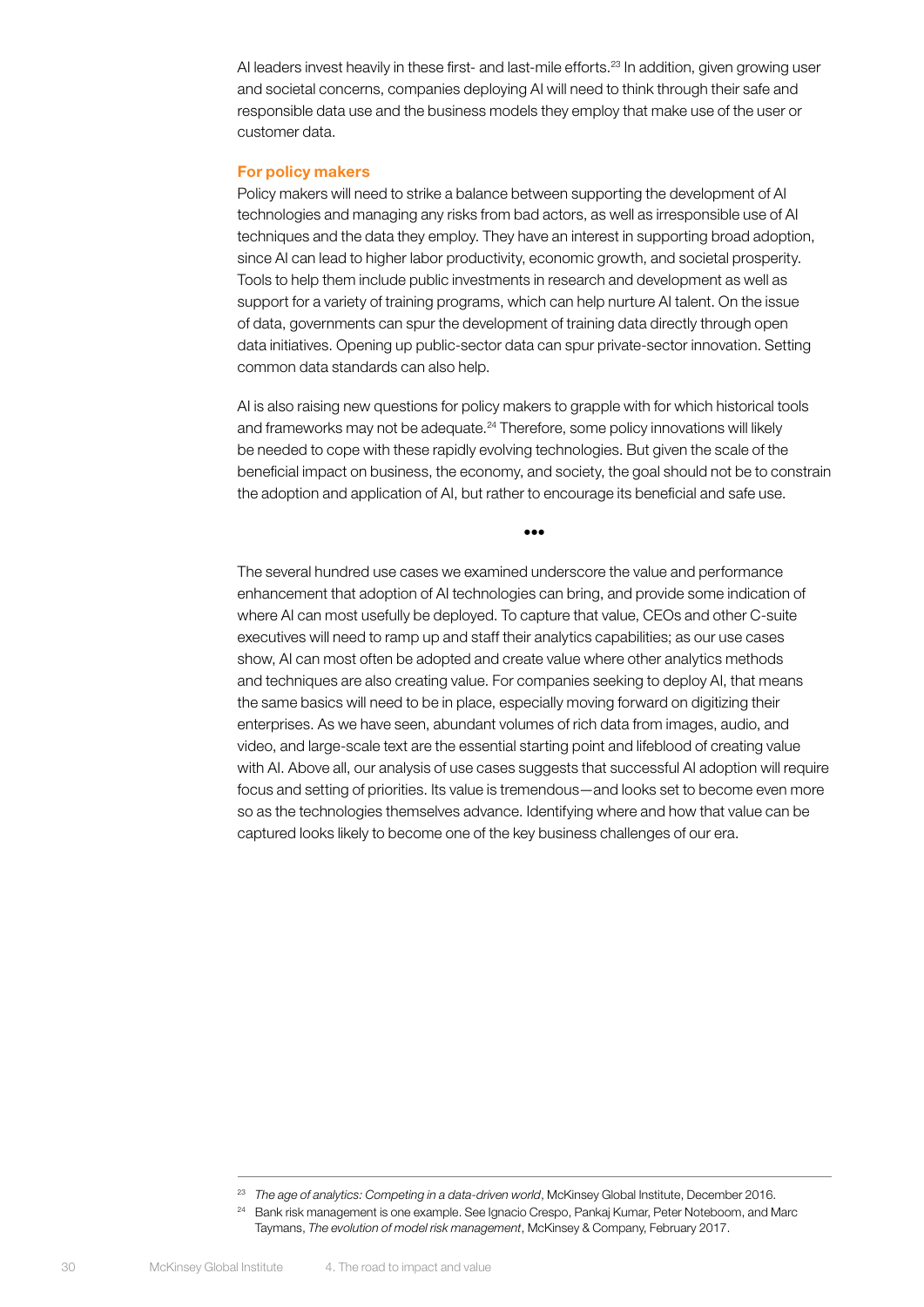# <span id="page-34-0"></span>ACKNOWLEDGMENTS

This discussion paper was produced as part of the McKinsey Global Institute's research on the impact of technology on business and society, and specifically our on-going research program on the future of work and the potential effects on the global economy of data and analytics, automation, robotics, and artificial intelligence.

The research was led by Michael Chui, an MGI partner in San Francisco; James Manyika, chairman and director of the McKinsey Global Institute and McKinsey senior partner based in San Francisco; Mehdi Miremadi, a McKinsey partner based in Chicago; and Nicolaus Henke, a McKinsey senior partner in London who co-leads McKinsey Analytics and is chairman of Quantum Black, a McKinsey company. Martin Harrysson, Martin McQuade, Roger Roberts, and Tamim Saleh helped guide the research. Rita Chung, Ira Chadha, and Sankalp Malhotra headed the working team, which comprised Ali Akhtar, Adib Ayay, and Pieter Nel.

We are grateful to colleagues within McKinsey who provided valuable advice and analytical support: Luis Almeida, Ramnath Balasubramanian, Shubham Banerjee, Gaurav Batra, Harold Bauer, Michele Bertoncello, Patrick Briest, Bede Broome, Ondrej Burkacky, Mary Calam, Brian Carpizo, Michael Chen, Frank Coleman, Alex Cosmas, Reed Doucette, Carlos Fernandes, David Fiacco, Kevin Goering, Ben Goodier, Taras Gorishnyy, Pete Grove, Ludwig Hausmann, Michael van Hoey, Aaron Horowitz, Minha Hwang, Venkat Inumella, Pallav Jain, Harold Janin, Mithun Kamat, Matthias Klasser, Rohit Kumar, Shannon Lijek, Oskar Linqvist, Carl March, Brian McCarthy, Ryan McCullough, Doug McElhaney, Andres Meza, Jordi Monso, Sumit Mundra, Florian Neuhaus, Kris Otis, Naveen Sastry, Eric Schweikert, Jules Seeley, Richard Sellschop, Abdul Wahab Shaikh, Owen Stockdale, Chris Thomas, Jeffrey Thompson, Richard Ward, Kate Whittington, Georg Winkler, and Christoph Wollersheim.

We would like to thank Sandeep Gupta, Rajat Monga, and Martin Wicke of the Google Brain team for their input on some of the technical issues. We have also benefited greatly from the research of a range of leading practitioners and thinkers on AI and our dialogues with them, including on its limitations and the technical advances to address them. They include Jack Clark, strategy and communications director at OpenAI, Jeffrey Dean, lead of Google Brain, Barbara J. Grosz, Higgins Professor of Natural Sciences at Harvard University, Demis Hassabis, founder and CEO of DeepMind, Eric Horvitz, director of Microsoft Research Labs, Kai-Fu Lee, CEO of Sinovation Ventures, Fei-Fei Li, director of Stanford University's Artificial Intelligence Lab, and Andrew Ng, adjunct professor at Stanford University. We also would like to thank and acknowledge the insights of Jacomo Corbo, chief scientist, and other colleagues at Quantum Black, a McKinsey company.

This discussion paper was edited and produced by MGI editorial director Peter Gumbel, editorial production manager Julie Philpot, and senior graphic designers Marisa Carder and Patrick White, and graphic design specialist Margo Shimasaki. Rebeca Robboy, MGI director of external communications, managed dissemination and publicity, while digital editor Lauren Meling provided support for online and social media treatments.

This report contributes to MGI's mission to help business and policy leaders understand the forces transforming the global economy, identify strategic locations, and prepare for the next wave of growth. As with all MGI research, this work is independent and has not been commissioned or sponsored in any way by any business, government, or other institution. While we are grateful for all the input we have received, the report is ours, including any errors. We welcome your comments on this research at [MGI@mckinsey.com](mailto:MGI%40mckinsey.com?subject=).